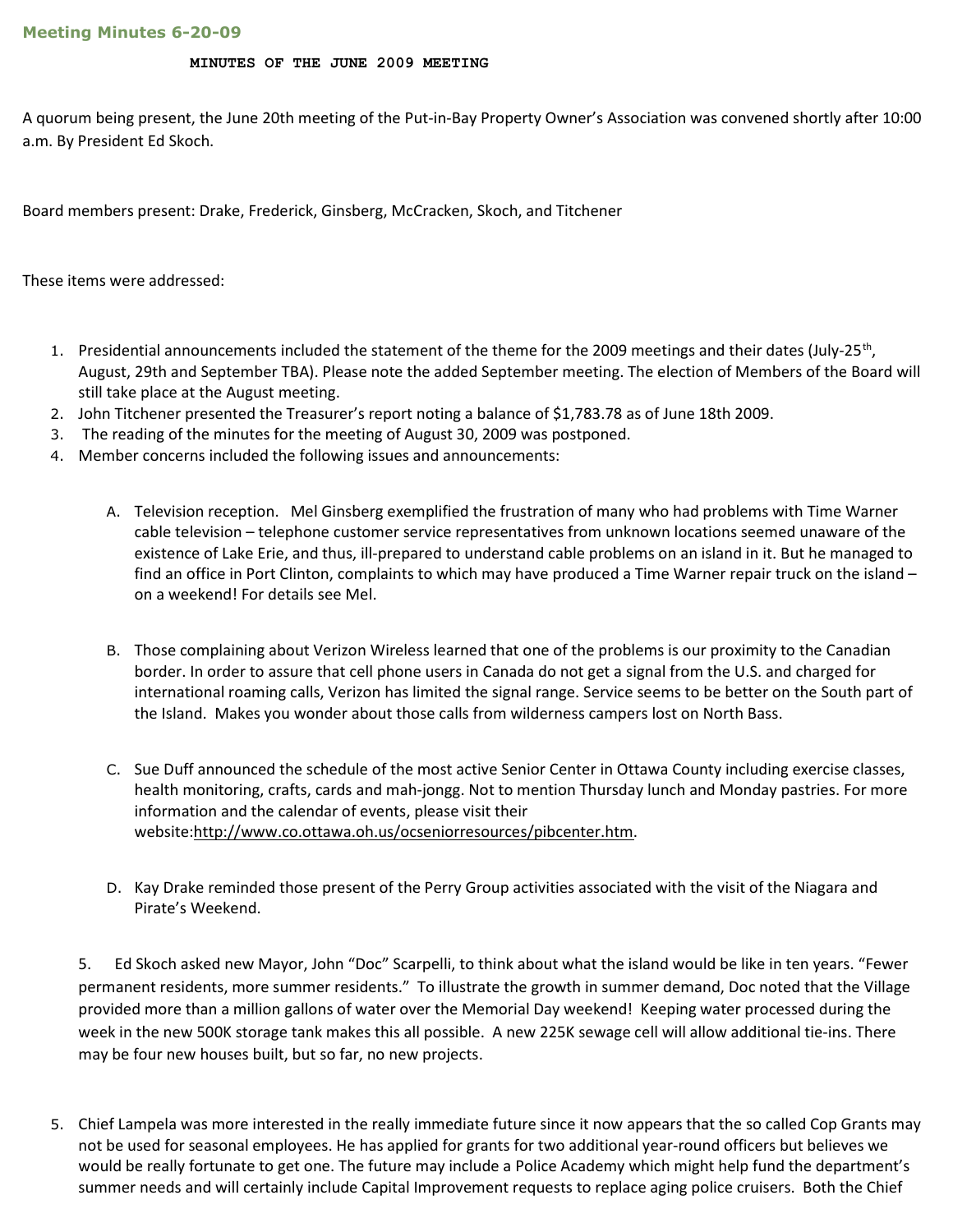and the Council are aware of some problems with some taxis – Lampela notes that the average ratio of taxi issues to all issues is 1 in 100. On Put-in-Bay it is 1 to 5!

He also reminds us that the department is obliged to answer all noise complaint calls.

The meeting was adjourned to coffee, cookies and conversation at 11:25 a.m.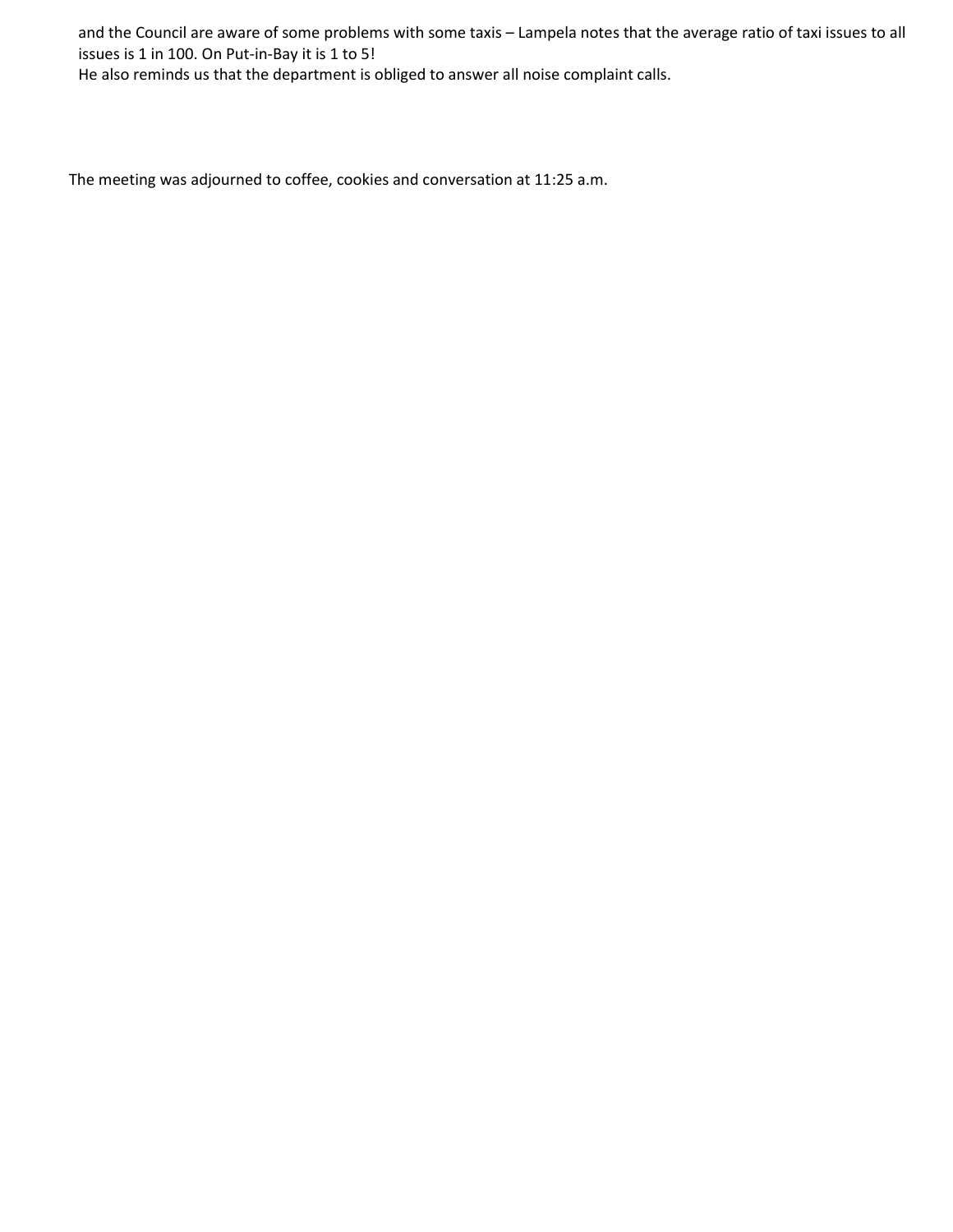### PIBPOA Meeting Minutes July 25, 2009

- I. Call to Order at 10:00 a.m.
	- A. Quorum was established
	- B. Roll call of Trustees present: Skoch, Ginsberg, Titchener, Klanderman, Fredrick, Petro, **McCracken**
- II. Announcements

A. Dates of next meeting: Aug 22 10 a.m. Townhall, Oct 3 Skoch residence

### III. Reports

- A. Minutes of last meeting: Reported by Frederick that minutes are online at www.pibpoa.org
- B. Treasurer's report by Titchener: \$2302.28 as of 7/25/09
- C. Membership report: no report
- D. Vice-President: no report
- E. President: no report
- IV. Speakers
	- A. Port Authority: Terry Burns

The budget will be in the Aug. Gazette. The Port Authority should be getting some Stimulus money at some point in the future. In the next 10 years the big issue will be heightened security updates to the PIB airport. The goal in the next 5 years: pay off the debt, be financially self-sufficient in the next few years. The Port Authority is in charge of Sandusky dock, 3 airports (PIB, MBI & NBI), Jet Express 3, & MBI docks. There will be another levy on the ballot in near future. No one is in charge of grant application at the moment. Terry Burns is in charge of grant administration for grants already in place.

B. Township: Matt Miller

The biggest issue in the future will continue to be water/sewer. There will be no further new development without water/sewer. Cost will be 40-80 mil to have entire island tap into the water/sewer system. See www.pibtownship.com for further updates. A meeting with the EPA will be posted on the site. All are welcome to attend!

- C. Gift Shops/Tourist goods: Joy Urge We do have quite a bit turnover in women's/men's apparel. The Bakery and Candy store are doing well, as are the sub shops, pizza shops and DQ. Sales are slightly down in the gift shops. Please continue to support your local companies!
- D. Save the Townhall: Bill Jellison The townhall is in need of renovations: new heat system, new wiring etc. Levy will be on ballot: \$28-30 per \$100,000 There are more than 10 group that use the townhall: Rec committee, Arts Council, Chamber of Commerce, Historical Society, Senior Center, Churches, Perry's Monument etc.

### V. Old Business

- A. Phone/TV Service: No new report, will have further info next meeting
- B. SBI Directory: Skoch continues to work on this.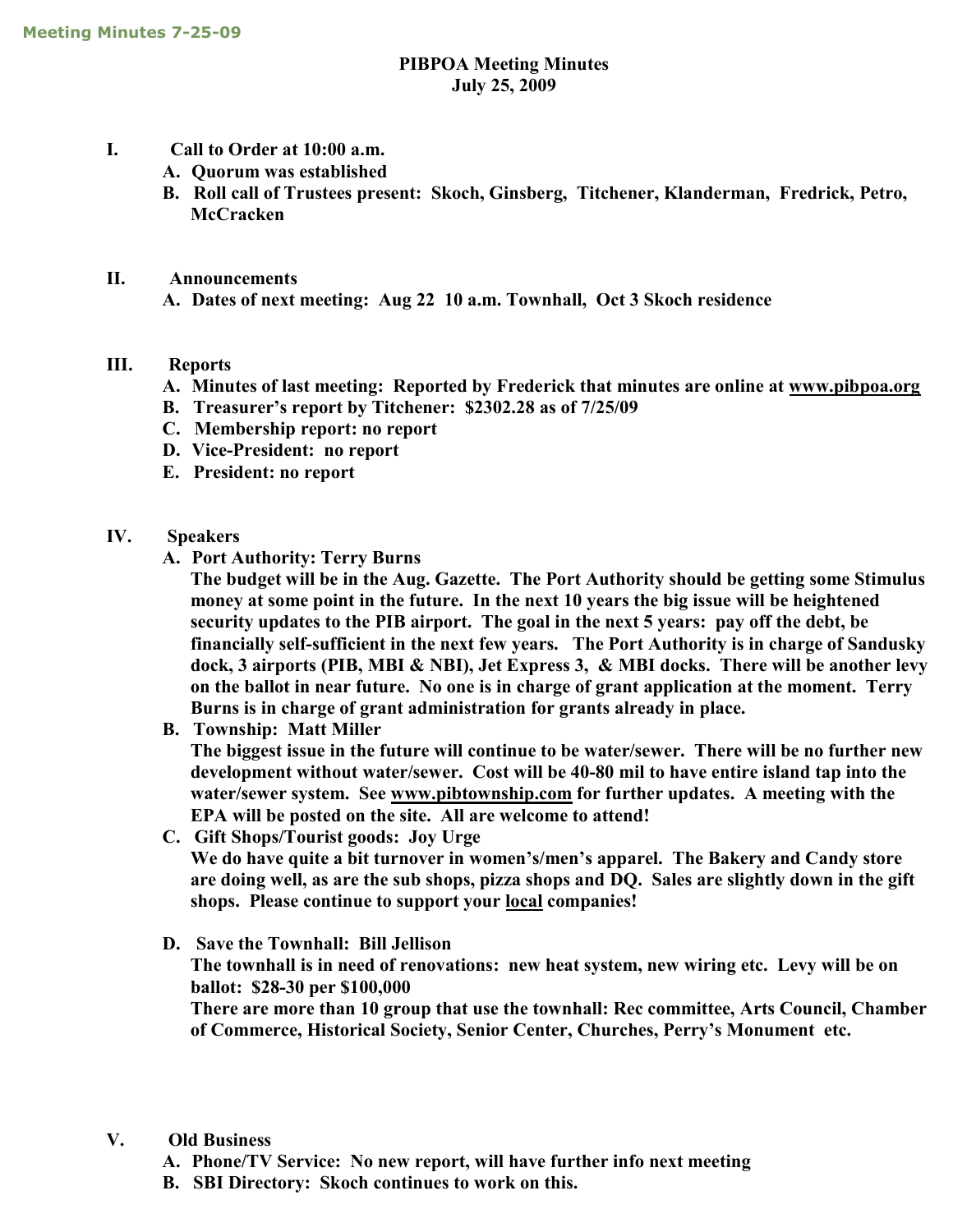VI. New Business ~none

# Meeting is adjourned at 11:15 a.m. Next meeting will be Aug 22, 2009 at 10 a.m. in the Townhall.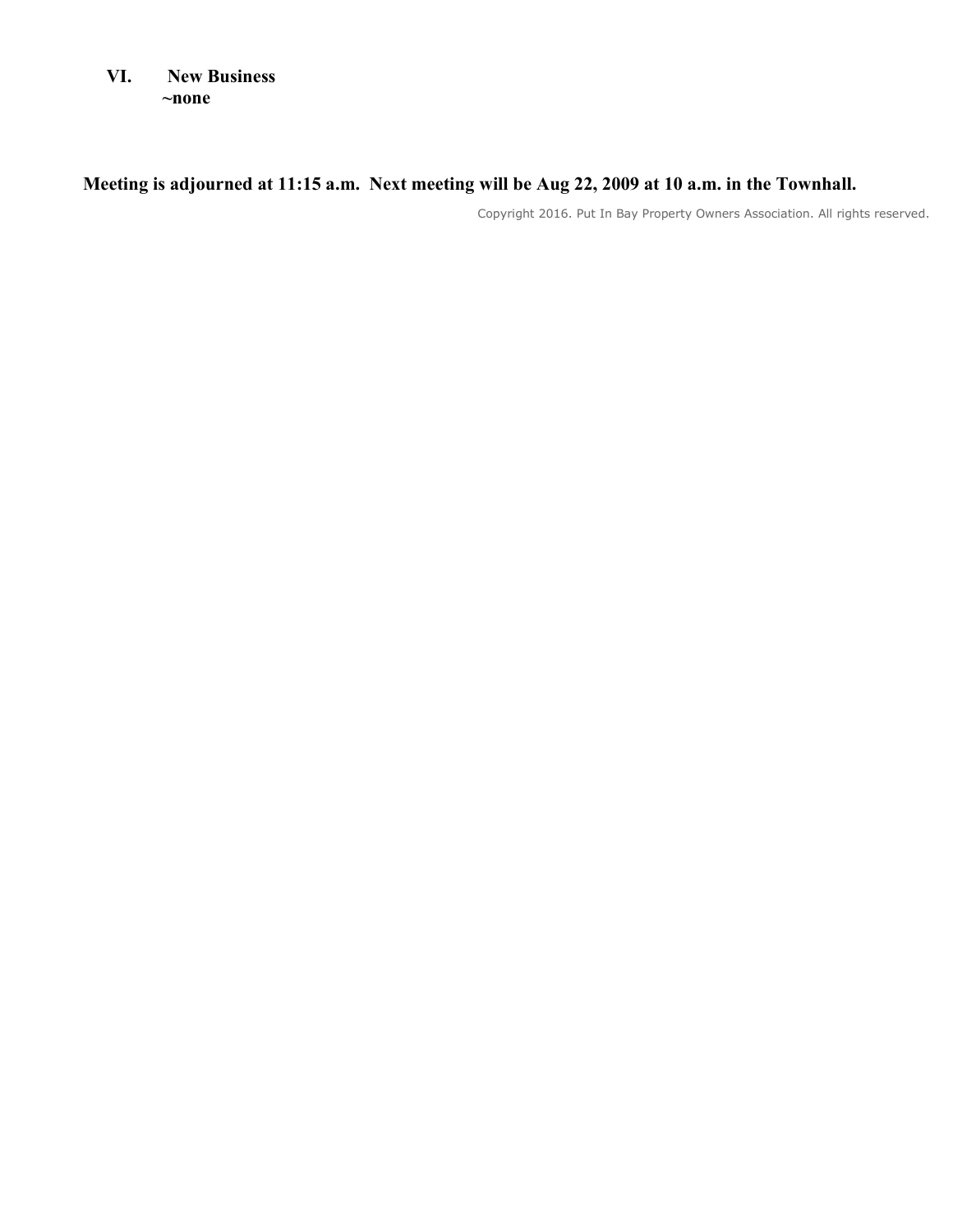### PIBPOA Minutes August 29, 2009

- I. Call to Order at 9:40 a.m.
	- A. Quorum was established
	- B. Roll call of Trustees present: Skoch, Titchener, Frederick, Petro, Drake
- II. Announcements
	- A. Meeting/Picnic Oct 3 Skoch residence
		- Presenting the island of the year award
		- $\bullet$  Ideas for next year's theme one idea no teeth in the zoning laws
	- B. Elections and nominations are going to be held on the web for board members will be posted within a week - Looking for a secretary

### III. Reports

- A. Minutes of last meeting: Reported by Frederick that minutes are online at www.pibpoa.org
- B. Treasurer/Membership report John Titchener
	- $\bullet$  \$1,994.57 balance
	- Membership have an alphabetical list that will be posted as a directory on the website
- C. Vice-President: no report
- D. President: no report

### IV. Speakers

- A. Lake Erie Islands Chapter of the Black Swamp Conservancy Lisa Broll Chair
	- Land conservancy started in 2000 part of larger group
	- Kelly Ferris Secretary / Treasurer
	- John Ladd
	- Board Members: Lianne Genzman, John Ladd, Valerie Mettler, Carol Richardson, Bob Russell, Susan Byrnes and Kristin Stanford
	- News letter
	- Mission Statement The mission of the lake Erie Islands Chapter of the Black Swamp Conservancy is to encourage conservation and protection of natural and agricultural lands in the Lake Erie Islands for the benefit of future generations.
	- **•** Bird migration
	- Pretty blue flowers Hair bells one of the few places that they bloom
	- Preserving land
	- Nature camp for kids
	- 120 kids participated this year
	- Discover island nature programs
	- Booklet for eco-tourism free and available at the monument
	- Lake Erie Islands Nature and Wildlife Museum wild Tuesdays programs
	- Sept.  $12<sup>th</sup>$  open with someone from the Ohio Bird Sanctuary
	- Land protection purchased Ladd Carr Wildlife Woods and Jane Coates Wildflower Trail
	- Middle Bass Clean Ohio Funds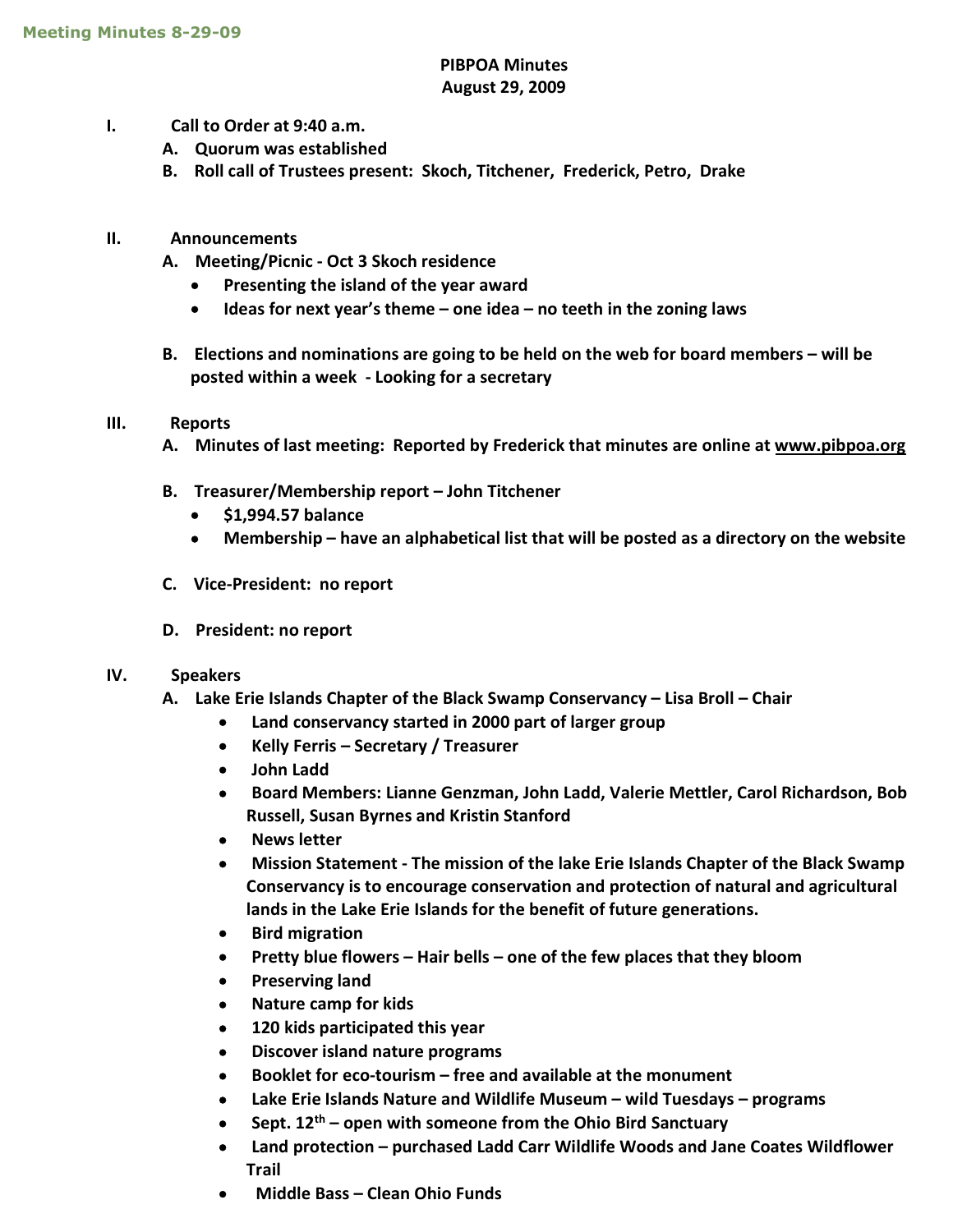- Nature preserve on East Point Western Reserve Land Conservancy
- Purchase land and provide easements that enable owners to maintain ownership and provide tax deductions – especially shore area – funding running out – tax deductions run out at the end of the year
- Acres preserved 20 acres between here and Middle Bass + easement at Kelleys Island
- Website: http://lakeerieislandsbsc.com/nature/index.php?option=com\_frontpage&Itemid=1
- B. Scottie Jackson from the Goat doing business on the island
	- Teeth in the zoning laws building the world's largest water park bar wait until that is complete
	- 10- 15 years ago, never would have predicted the success of the pool bars and the growth downtown
	- State Ohio set amount of liquor licenses per capita caveats if you are a producer of beer or wine – Carl and the Brewery – 50 room hotel motel gives you a A1A liquor license
	- Downtown design for hotel behind the Doller House
	- Property across from the airport was supposed to be another
	- Skyway property potential for another hotel and bar
	- The Goat has been having a wonderful year
	- Marketing for the island has been spectacular with television ads etc.
- V. Old Business
	- A. Lorain Mooney cable and phone problems
		- No Verizon tower on the island, but now that they have merged with Alltel, there is a tower on Kelleys (update – found map of tower that is located on the island – see below)
		- Time Warner Cable is on the island, working out of the office in Port Clinton
		- Installations are typically on Thursdays
- VI. New Business
	- A. Public meeting announcement proposed connection ban on household sewage disposal systems
	- B. We will be building a repository of information on water and sewer on the website
	- C. City council Bill Jellison
		- Issue on the ballot for a \$1M tax levy to repair the town hall fire suppression system
		- New plant will improve the sewage removal process
		- Received a grant for all new city docks matching funds
	- D. Concern on development on Put In Bay Road near the Island Club
	- E. Village planning commission is proposing changes to the zoning regulations
	- F. Village planning commission meets the  $2^{nd}$  Monday of every month at 1 p.m. in the afternoon, Town Hall Council Room
	- G. Dilapidated house on Victory Lane no enforcement for repairing it or tearing it down what can we do as a group? Attend council meetings
	- H. Sidewalks in the village are in poor condition

Meeting adjourned 11:30 a.m. Next meeting Oct. 3rd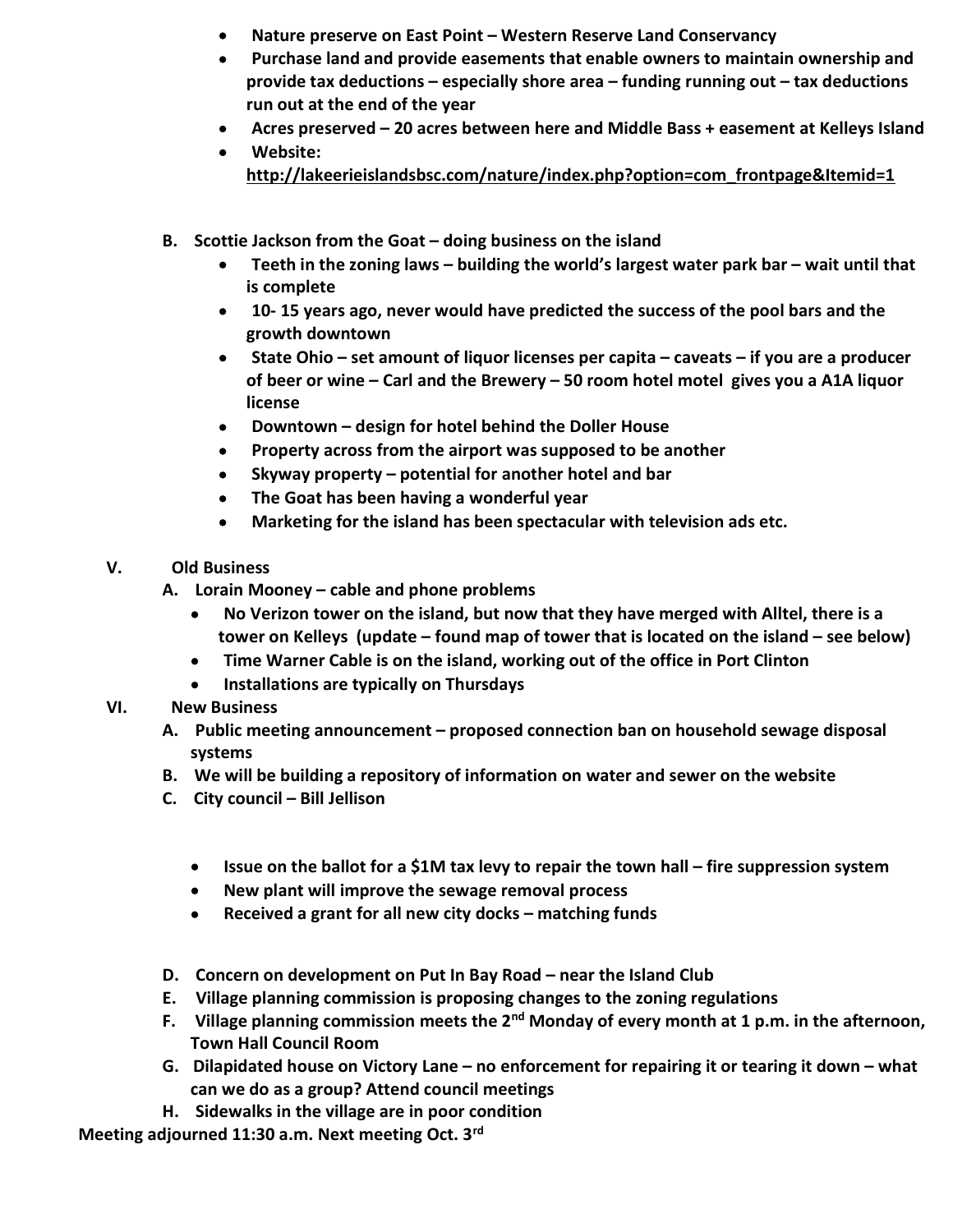# Verizon cell tower map:

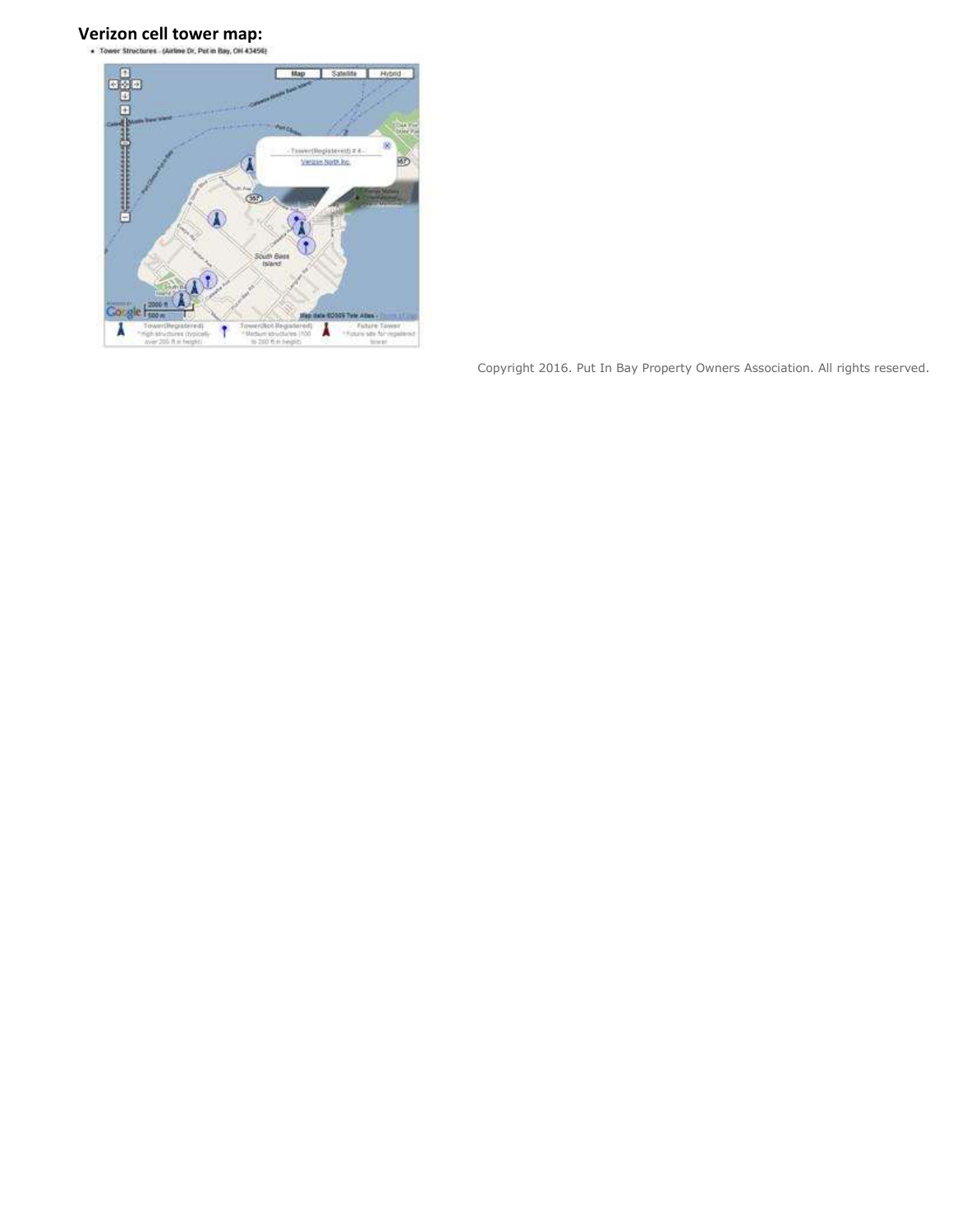### June '10 Meeting Minutes

# MINUTES OF THE JUNE 2010 MEETING

A quorum being present, the June 26th meeting of the Put-in-Bay Property Owner's Association was convened shortly after 10:00 a.m. by President Ed Skoch.

Board members present: Drake, Frederick, Skoch, and Titchener

These items were addressed:

- 1. Presidential announcements included the statement of the theme for the 2010 (Zoning and What It Means to Property Owners), 2010 meetings and their dates (July 17<sup>th</sup>, August 21<sup>st</sup> and September 18<sup>th</sup>).
- 2. John Titchener presented the Treasurer's report noting a balance of \$842.00 as of June 26th 2010.
- 3. Karen Frederick reminded everyone that our website is PIBPOA.COM.
- 4. Speakers
	- A. Judy Berry, Mayor of Put-In-Bay, status issues for the Village and Township:
		- i. Experiencing tight budget.
		- ii. Sewer plant upgrade
		- iii. The EPA would like to see everyone on the island added to the water and

sewer system.

- iv. Good results from the EPA inspection of the sewer plant upgrades.
- v. Water plant running out of capacity.
- vi. Dock project: \$3.5 million dock project with a grant for \$2.5 million.
- vii. Streets repaving projects.
- viii. Zoning for the Village: Ms. Berry serves on the board.
- ix. Ms. Berry has had informal meetings with other area mayors on the

mainland including the mayors of Port Clinton, Oak Harbor, Marblehead and Genoa.

- x. Planning division has been revising the Zoning Book.
- xi. Question on Town Hall improvements.
- B. Chief Lampela provided updates on the Police Force
- C. Joey Wolf, Assistant to the Fiscal Officer (speaking for Township Chairman and Trustee Matt Miller, who is working today)
- 5. Old Business Wireless service and cable service
- 6. New Business
	- A. Need new board members
	- B. Need to recruit new members
	- C. Next meeting will be dedicated to planning and zoning
	- D. Please attend as many open zoning hearings as possible. As much information as possible will be posted on the PIBPOA website.

The meeting was adjourned to coffee, cookies and conversation at 11:30 a.m.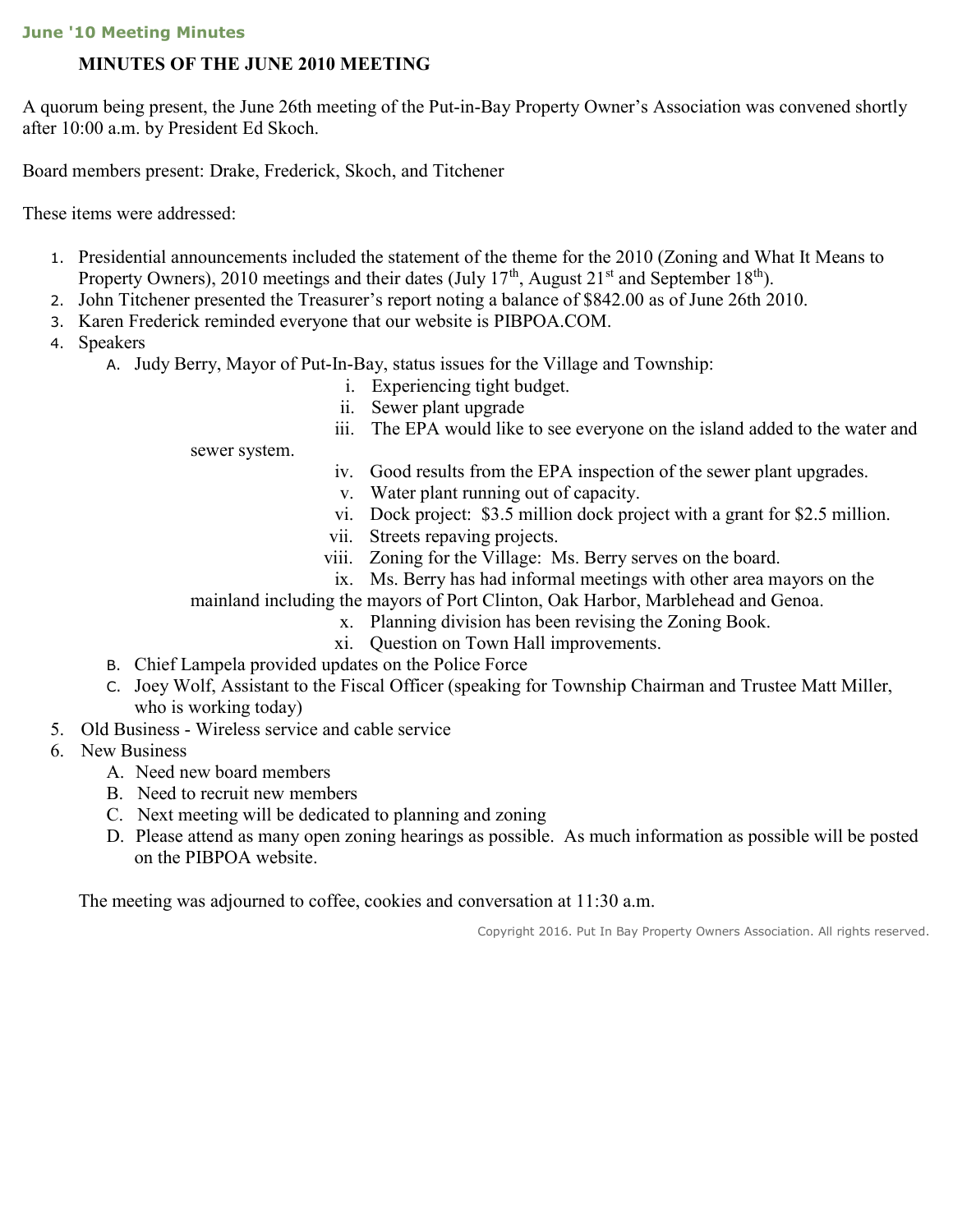#### September 2014

September 13, 2014 PIBPOA Annual Meeting and Picnic/ PIBYacht Club

The meeting was called to order by President Jim Duffey and officers reported.

|  | Treasurer Report: Beginning balance | \$1,744.89 |
|--|-------------------------------------|------------|
|--|-------------------------------------|------------|

| Income | 750.00            |
|--------|-------------------|
|        | Total \$ 2,494.89 |

#### Expenses

| 10 yr . Website renewal \$265.90 |       |            |
|----------------------------------|-------|------------|
| Meetings                         |       | 104.38     |
| Advertising/Printing             |       | 643.42     |
|                                  | Total | \$1,013.70 |
|                                  |       |            |

Ending Balance \$1,481.19

Treasurer's report approved and seconded.

Secretary Report: None reported

#### Old Business:

 The committee reported on the progress organizing the various service vendors. The various vendors will be posted on the PIBPOA website. In early spring the committee will request the members to contact the website to see what services and vendors are available. They then can personally select and contact the chosen vendor/vendors. A website template will direct the process.

Committee's report approved and seconded.

New Business:

 Open floor discussions centered on the Kent State study and how we as an organization should participate. The general feeling was to follow Peter Huston's lead. The first project may be signage. If so, a committee will be formed for this project in the spring.

 Open floor discussions talked about how to get new members for 2015. Several suggestions included: 1. Forming a welcoming committee for new land/home owners.

- 2. Offering 1<sup>st</sup> year membership free of dues.
- 3. Talking with neighbors/friends about POA and its advantages for becoming members.

President Jim Duffey talked about how POA needs representation at Village and Township Council meetings. Joy Urge was asked to do so and accepted.

Approved and seconded.

Nominations for 2015

Jim Duffey - President Mel Ginsberg - Trustee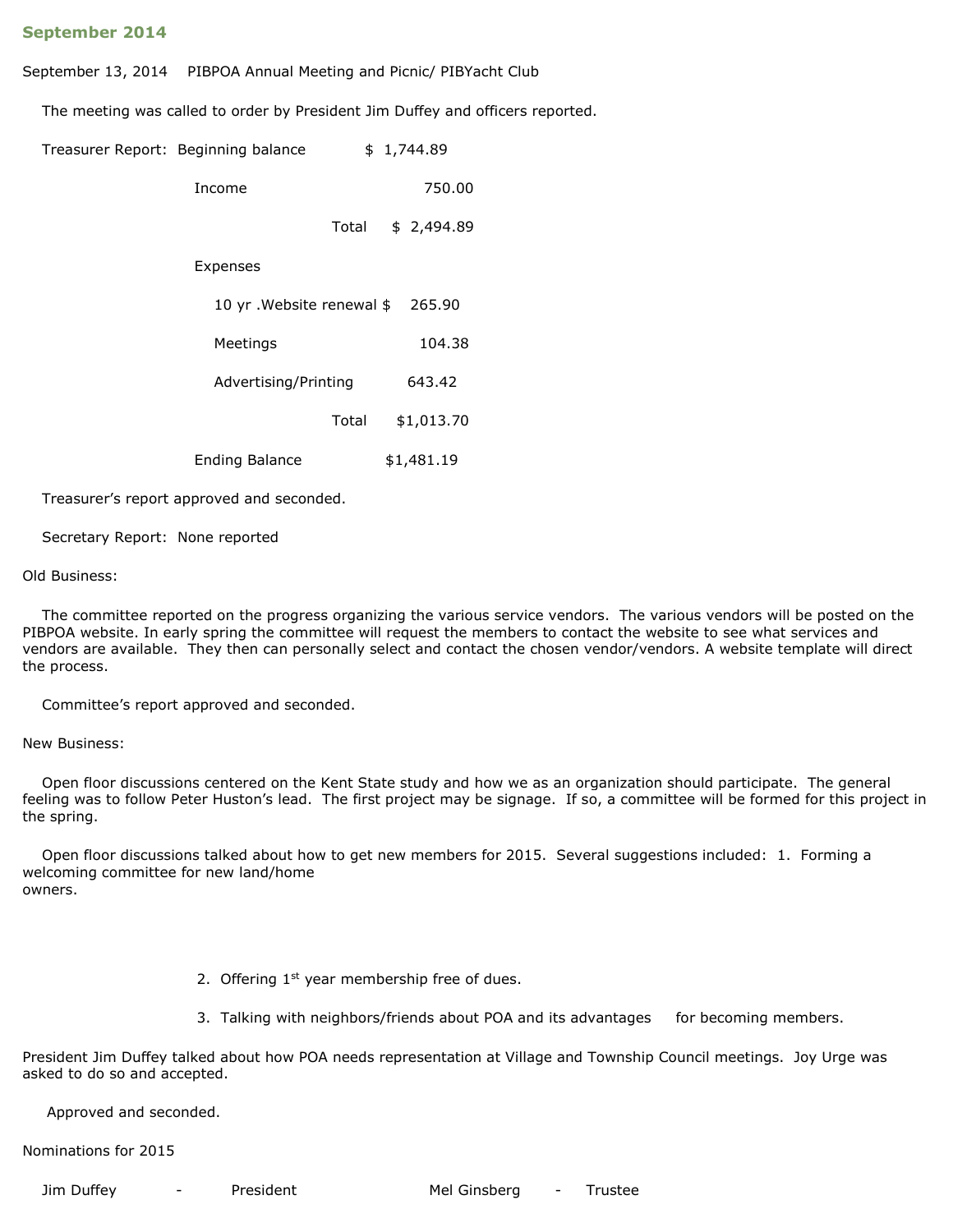| <b>Bob Smith</b> | $\overline{\phantom{a}}$ | Vice President    | Jean Hilt          |                          | Trustee |
|------------------|--------------------------|-------------------|--------------------|--------------------------|---------|
| Barb Mehling     | $\qquad \qquad -$        | Secretary         | <b>Bill Slough</b> | -                        | Trustee |
| Joy Urge         | -                        | Council's Liaison | John Titchner      | $\overline{\phantom{a}}$ | Trustee |

Karen Frederick - Website Chairman

There were no nominations from the floor. The new nominees were presented to the attending members. With no further nominations, Bob Smith closed the nominations and Bill Slough seconded. The slate of candidates was elected by acclamation.

President Jim Duffey thanked the retiring board members for their services.

Ed Skoch

Kay Drake

Gail McCracken

Jennifer Sochacki

With no further business, the meeting was adjourned. Luncheon followed and enjoyed by all attendees.

Respectfully submitted,

Barbara Mehling, Secretary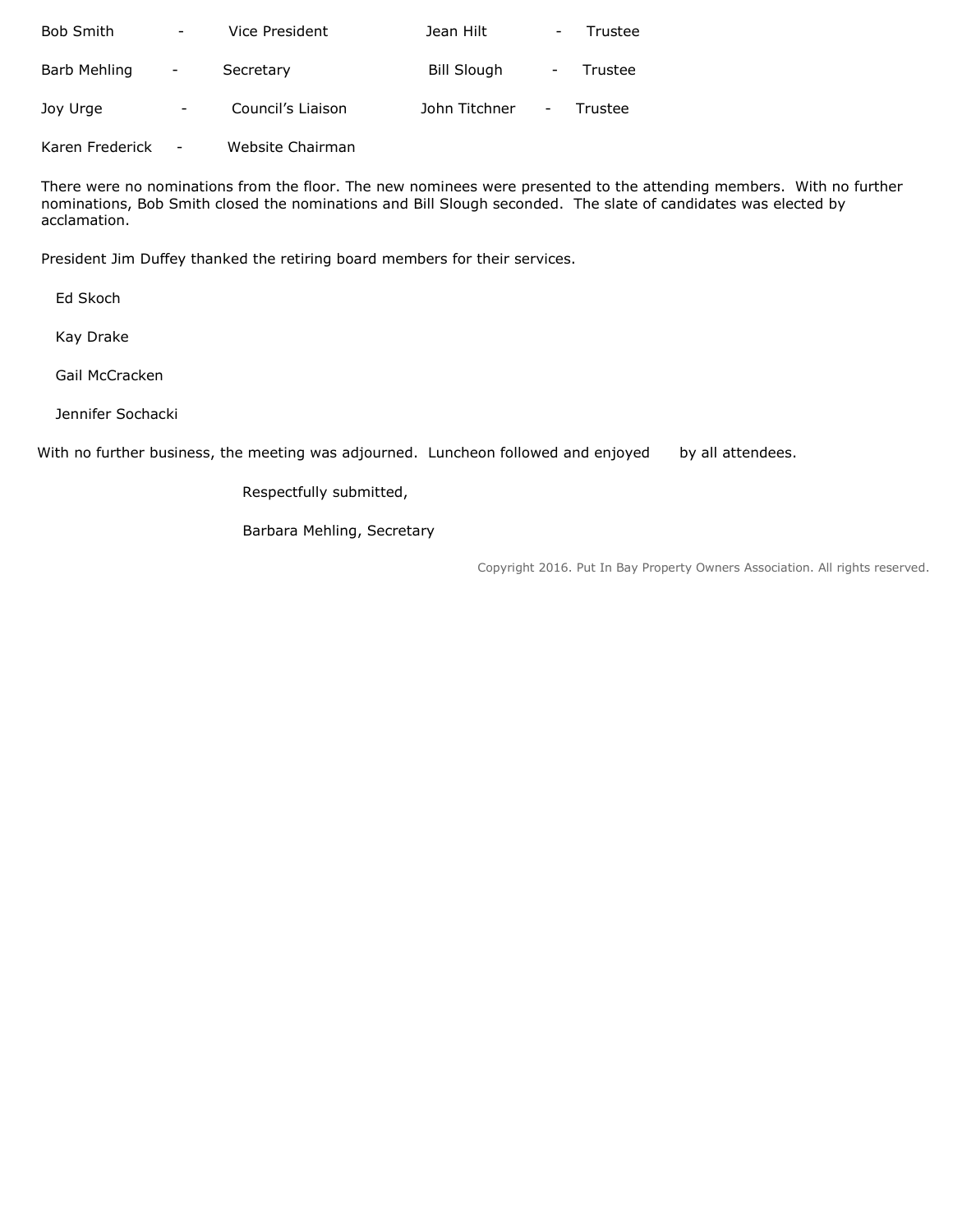#### May 2015

May 30, 2015 PIBPOA Meeting/Town Hall

The meeting was called to order by President Jim Duffy.

| Treasurer Report: | Beginning balance |       | \$1,481.19   |
|-------------------|-------------------|-------|--------------|
|                   | Income            |       | 1,500.00     |
|                   |                   | Total | \$2,981.19   |
|                   | Expenses          |       |              |
|                   | 2014 Picnic       |       | 450.84<br>\$ |
|                   | Misc.             |       | 1,217.42     |
|                   |                   | Total | \$1,312.93   |

Treasurer's report approved and seconded.

Secretary Report: Minutes waved, approved and seconded.

New Board/Officer introduced.

Website – www.pibpoa.com now established and explained by President Jim Duffy.

 Bug spraying/window washing will be offered to members if six or more sign up for service. Discounts and lower ferry fees will be available through vendors.

President Jim Duffy introduced guest speakers Mike Miller Township Trustee, Mayor Ruth Scarpelli and Interim Police Chief Michael J. Frank.

Matt Miller's talk: St. V's and PIB EMS have partnered. Urgent Care is available Friday and Saturday (10:00am-4:00pm) and Sunday until noon thru November. A doctor, nurse, x-ray and lab services available during these hours.

Zoning – Blight is being addressed and progress has been made on several sites.

Security – Talks have been held with Village Police, Ottawa County Sheriff and State Highway Patrol

Departments.

Mayor Ruth Scarpelli's talk: Water – EPA testing results show water is safe. Future testing during algae blooms will be quicker. A possible change to an ozone treatment of water is being proposed and will be very expensive to install.

 Mayor's Court – no longer hears felonies or misdemeanors. These are heard by a Magistrate. All Township cases are heard in Ottawa County.

 Improvements along public docks, removal of overhead wiring and fixing problems of bricks around trees has been addressed or being addressed.

Interim Police Chief Michael J. Frank's talk: Hired partime to bring PIB Police department regulations up to date and to hire and train officers. Education of laws to officers and citizenry a top priority.

A clean slate on how things are done on island is being established. Federal, State and County laws need to apply to PIB. Liability is a major concern for island if these laws are overlooked or not followed. Handling intoxicated visitors biggest problem. Only two cells in police station and can only hold for six hours. Improved facilities needed. Will see more Highway Patrol cars on island during weekends. A Detective Bureau being established to insure quality control of police department. All officers wearing cameras and recorders. Trained to be fair – warnings issued first if compliant and summons issued if stopped again for same offense.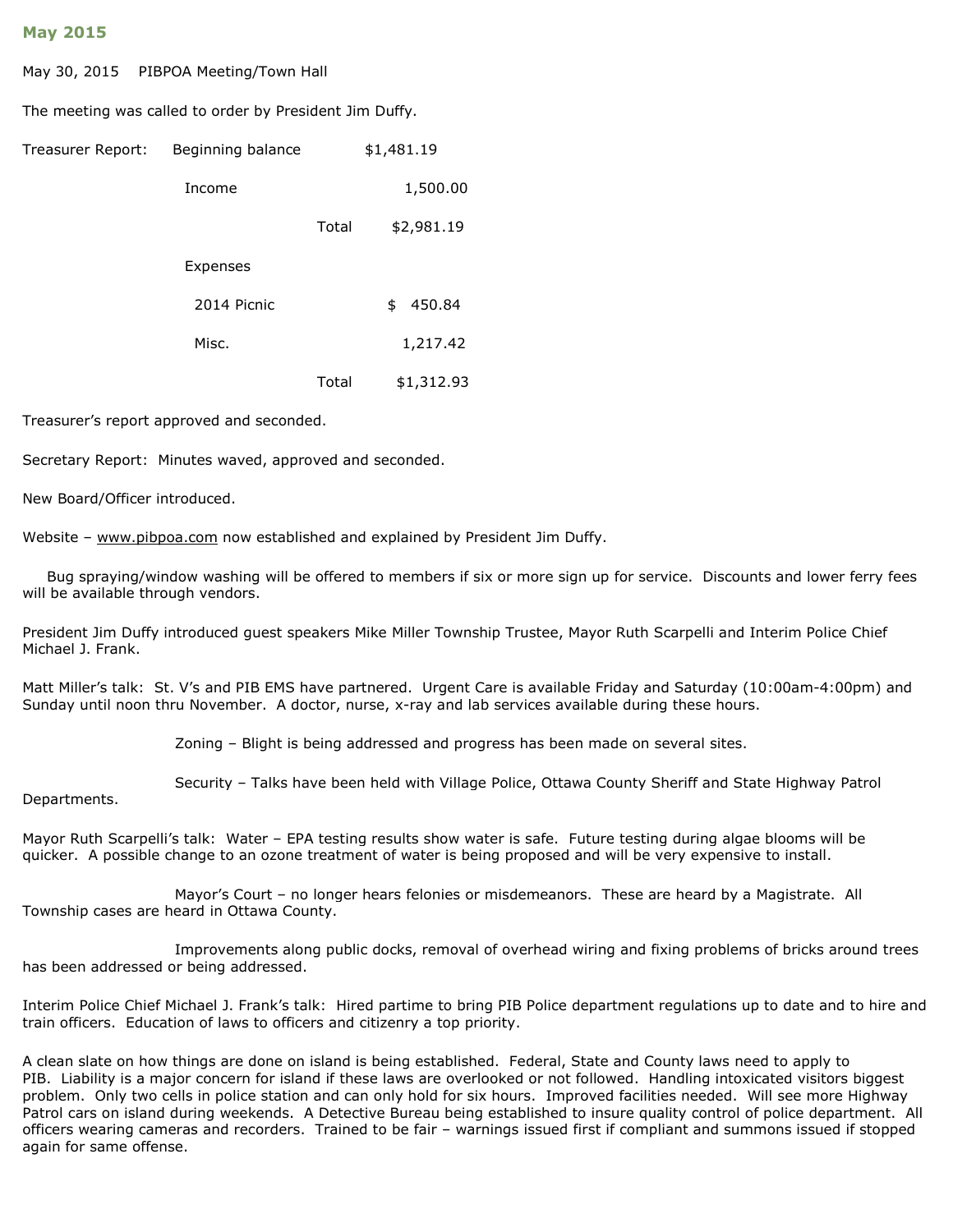Car Parade agreement worked out: Volunteers will man intersections. A PIB Police car will lead parade, and to forestall possible liability, candy will be passed out by bikers or by foot. No more throwing of candy from cars or trucks in parade.

Website is available - chiefmfrank@pibpolice.com Please use if questions, concerns or issues arise. All emails will be answered as quickly as possible.

Questions and answers followed all guest speakers.

President Jim Duffy thanked all speakers and then addressed the members if there were any suggestions for topics for future guest speakers. The following suggestions were made: Erie/Ottawa State Representative to talk about water and algae problems and

possible alternative energy resources.

Davis Bessie evacuation plans for PIB

Todd Bickley – zoning inspector

President Jim Duffy asked to adjourn meeting. Approved and seconded.

Next POA meeting June 27, 2015 at Town Hall.

Respectfully submitted,

Barbara Mehling, secretary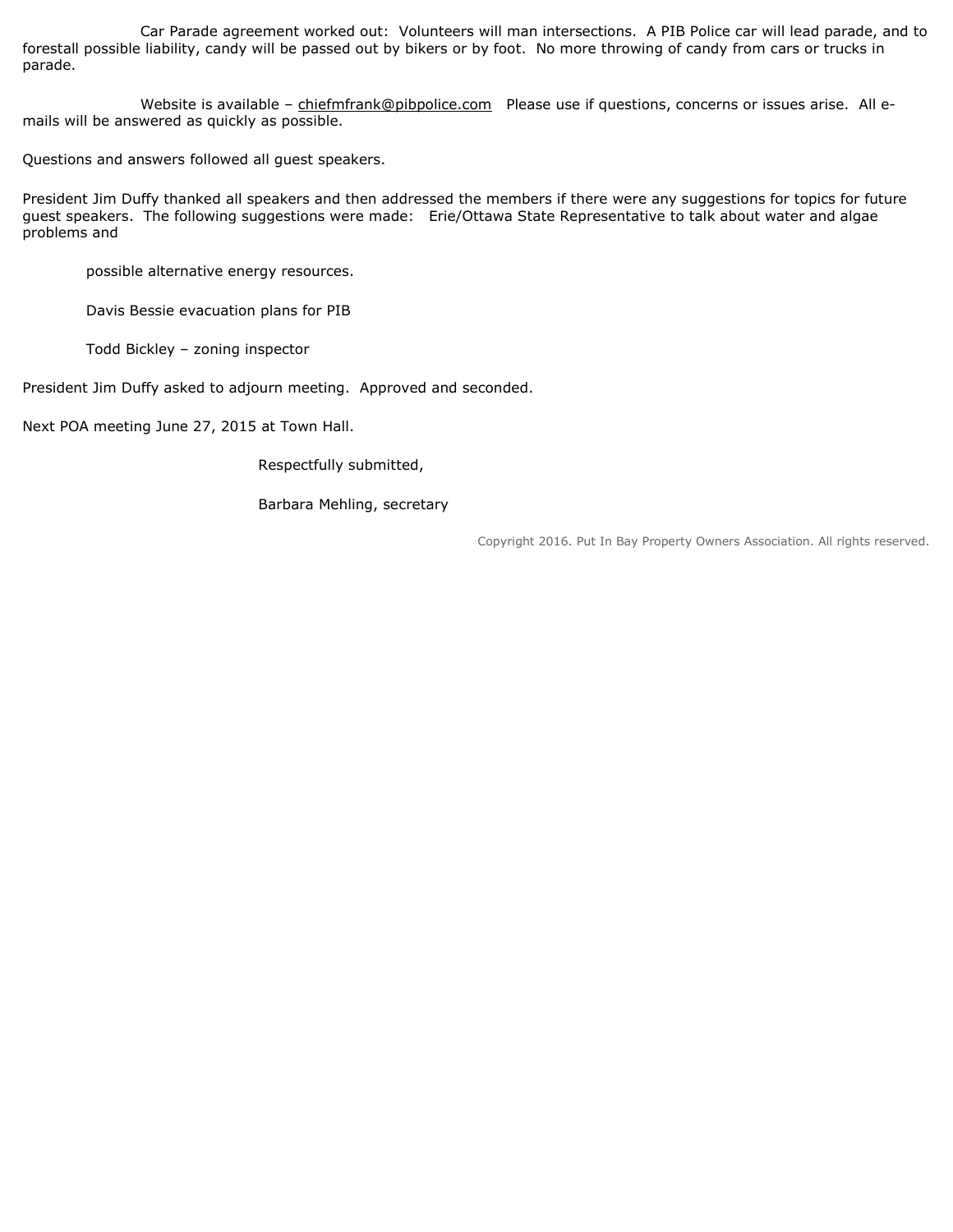#### QUESTIONS AND ANSWERS FROM JUNE 27th MEETING

At June 27<sup>th</sup> meeting, President Jim Duffy asked to have an open discussion on how we could improve membership and any ideas/problems attending members have. The following points of interest were presented and discussed.

Q.1 The Mayor, Police Chief, Chamber of Commerce President, Village and Township Trustees

should be invited to attend all meetings.

- A. Letters went to all parties in question extending an open invitation to attend all PIBPOA meetings, resulting with island updates of interest.
- Q.2. Does PIBPOA have any options and/or interest in keeping Superintendent for Perry's Monument? Would a Park Manager be sufficient and save tax dollars in lieu of a Superintendent? A year round manager is necessary for observation of Monument and ground repairs needed and for planning activities with community leaders and businesses for public during Spring and Fall months.
	- A. Rep. Marcy Kaptur's office has advised that the Superintendent position will remain at the Perry Monument.
- Q.3. How much of money procured from arrests goes to village? Loss of money every time arrest cases go to county. How much money is spent for Police department?
	- A. We are requesting this information and will have a definitive answer soon.
- Q.4.What are the new rules passed by Village council concerning docks and noise decimal
	- levels? Will enforcement actually happen?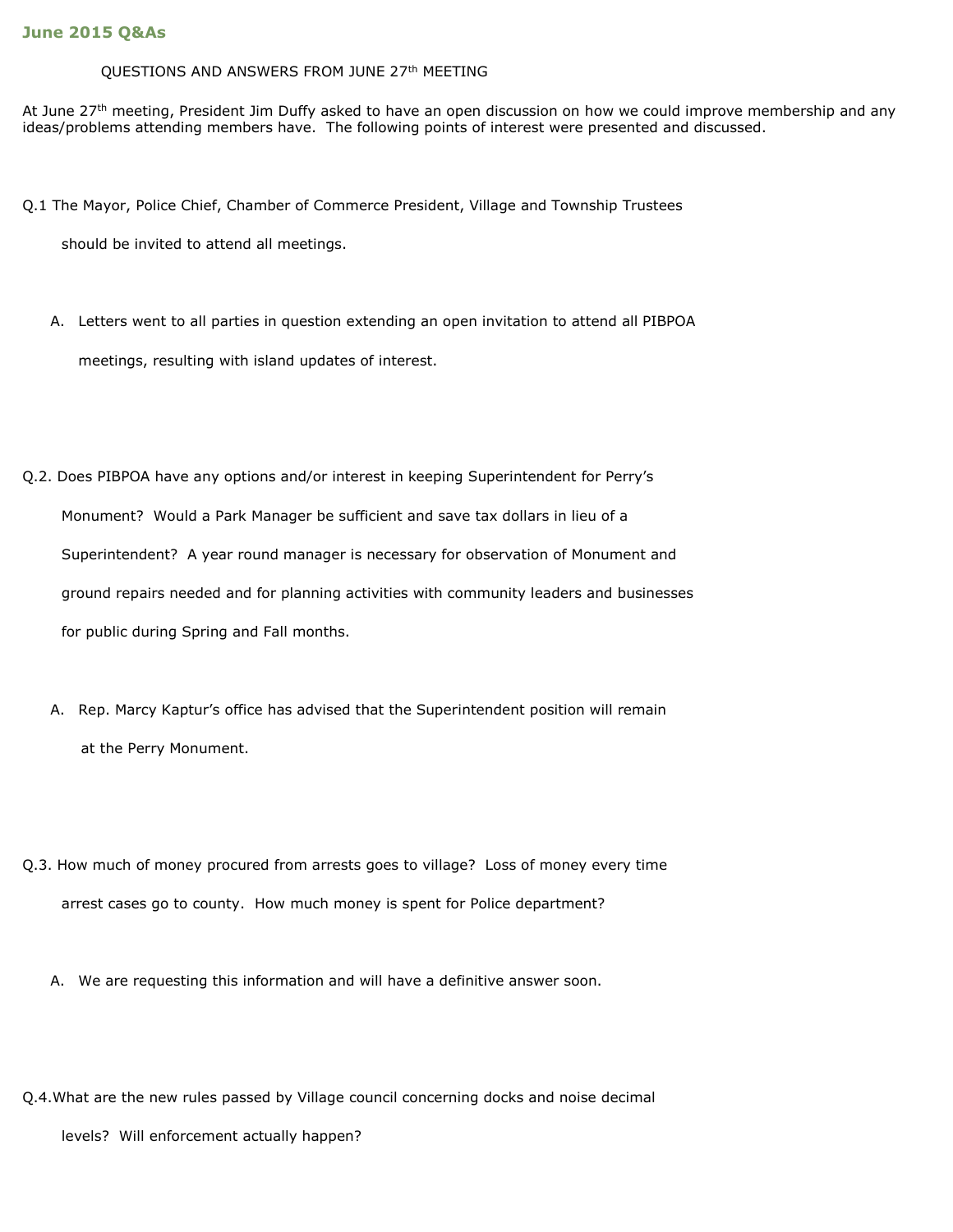- A. The answers are posted on the PIBPOA website. They apply from 10:00pm to morning.
- Q.5. Protection of property, island safety and keeping environment positive should be the goal

of PIBPOA.

A. The Board agrees.

ı

Q.6. Business owners are not our enemies. PIBPOA should help them whenever possible.

Owners should be invited to meetings to hear and discuss PIBPOA issues and work with us

to solve any shared problems.

- A. The Board agrees. The business owners are vital to the welfare of PIB, and we are asking the Chamber of Commerce to ha representative attend our meetings.
- Q.7. How can PIBPOA increase membership? By-Laws need to be updated and possibly

changed to include anyone invested in island….not just property owners. Have Board

 members considered changing name? An article in Gazette having an interview with Pres. Jim Duffy might help bring in new members.

- A. The Board is preparing a letter for the August Gazette. The Board requests each member to ask a neighbor to attend a meeting and join PIBPOA. No changes to By-Laws or name will be done at this time.
- Q.8. Stickers for rented golf carts stating what is illegal or a violation should be passed out to all

golf cart businesses. Members should deliver these and even stick them onto the golf carts.

The Mayor should ask for a mandate be passed and presented to police department stating

that these stickers be placed on all rented golf carts.

A. A copy of a golf cart sticker has been sent to acting Chief Franks for his review and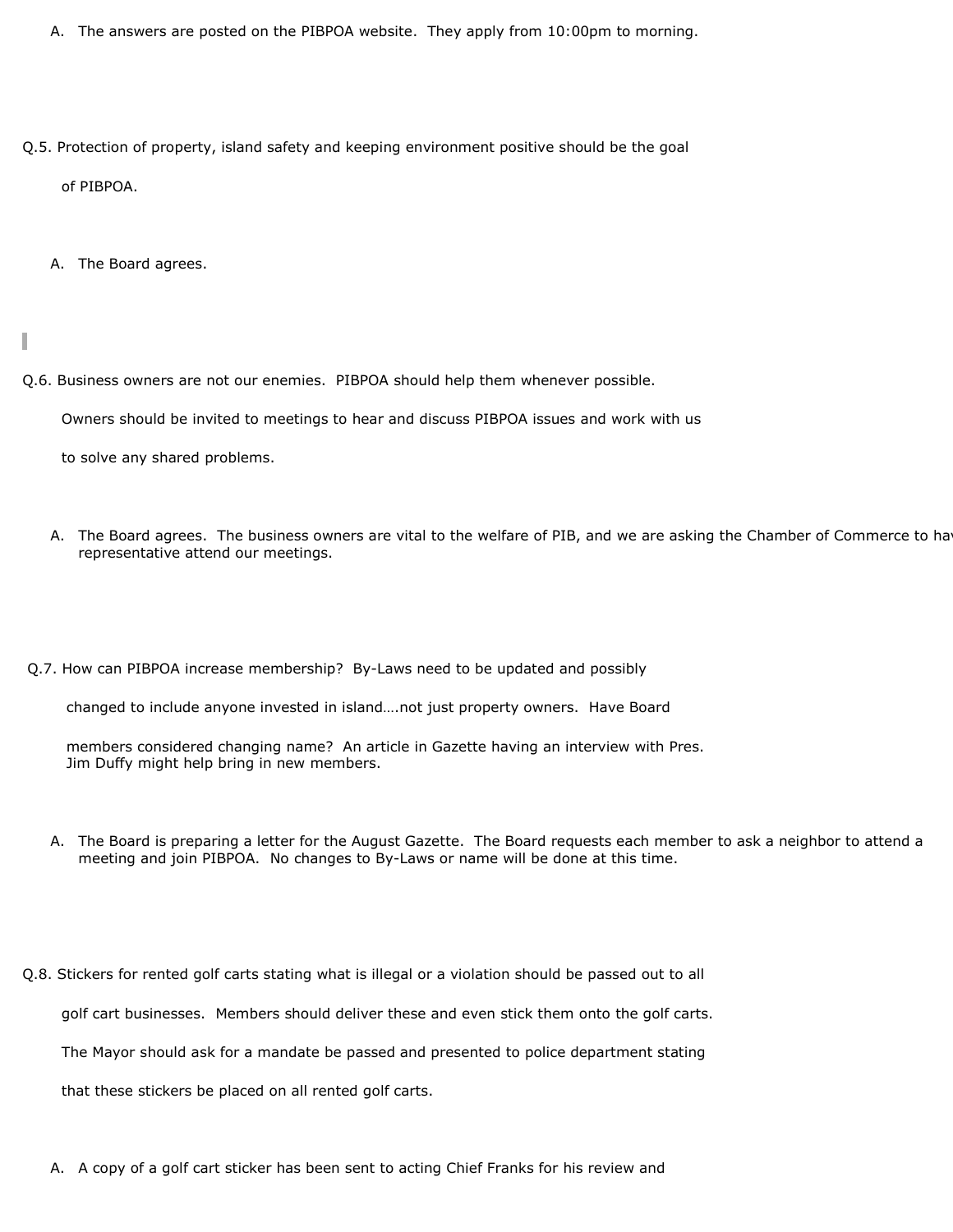decision on how to proceed. This is a police decision and the PIBPOA will help if requested.

Q.9. More members need to attend Village and Township Council meetings to show PIBPOA

interest in island matters and concerns.

A. The Board agrees. We have a committee that attends these meetings. If members would also attend, then more would be informed of issues and pending legislation. We are trying to inform members with our website.

Q.10.An interest in having roundtable discussions at every meeting was introduced by Sue Duff

and seconded by Dianne Smith.

A. The Board agrees that the roundtable discussions were very productive. We recommend

they be held at first and last annual meetings.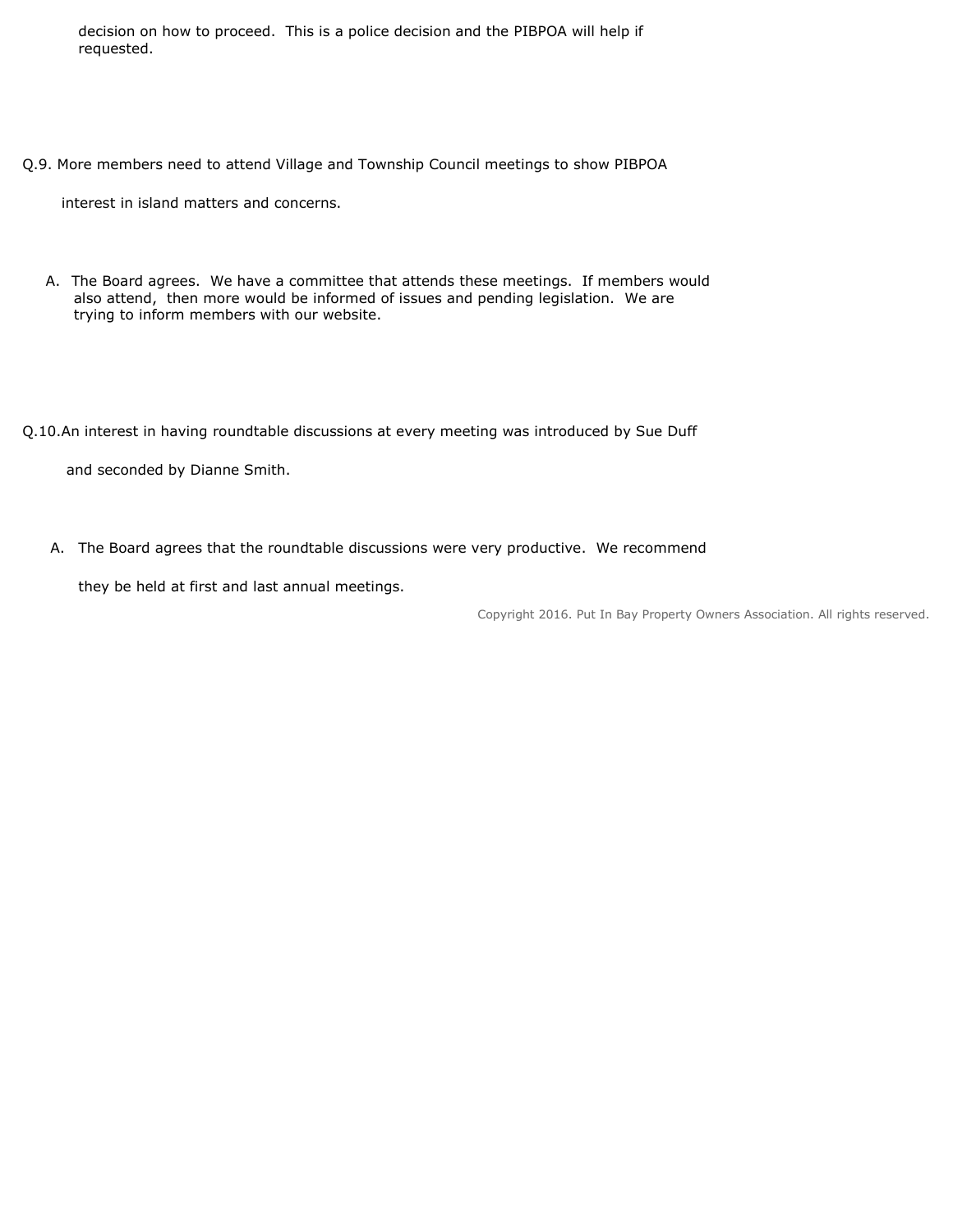#### June 27, 2015: PIBPOA Meeting/Town Hall

The meeting was called to order by President Jim Duffy.

| Treasurer Report: | Beginning Balance     |       | \$1,312.93   |
|-------------------|-----------------------|-------|--------------|
|                   | Income                |       | 1,025.00     |
|                   |                       | Total | \$2337.93    |
|                   |                       |       |              |
|                   | Expenses              |       |              |
|                   | Put in Bay Gazette    |       | 66.85<br>\$- |
|                   | Put in Bay Gazette    |       | $-250.35$    |
|                   |                       | Total | $$-317.20$   |
|                   |                       |       |              |
|                   | <b>Ending Balance</b> |       | \$2020.73    |

Treasurer Report approved and seconded.

Secretary Report: Minutes waved, approved and seconded.

The scheduled speaker, Assistant County Prosecutor unable to attend due to bad weather and boats not running.

President Jim Duffy asks to have open discussion on how we could improve membership and any ideas or problems attending members have. The following points of interest were discussed and/or presented.

- 1. The Mayor, Police Chief, Chamber of Commerce President, Village and Township Trustees should be invited to attend all meetings.
- 2. Does PIBPOA have any options and/or interest in keeping Superintendent for Perry's monument? Would a Park Manager be sufficient and save tax dollars in lieu of a Superintendent? A year round manager is necessary for observation of monument and ground repairs needed and for planning activities with community leaders and businesses for public during spring through fall months.
- 3. How much of money procured from arrests goes to village? Loss of money every time arrest cases go to county. How much money is spent for Police department?
- 4. New rules passed by Village council concerning docks and noise decimal levels. Will enforcement actually happen?
- 5. Protection of property, island safety and keeping environment positive should be the goal of PIBPOA.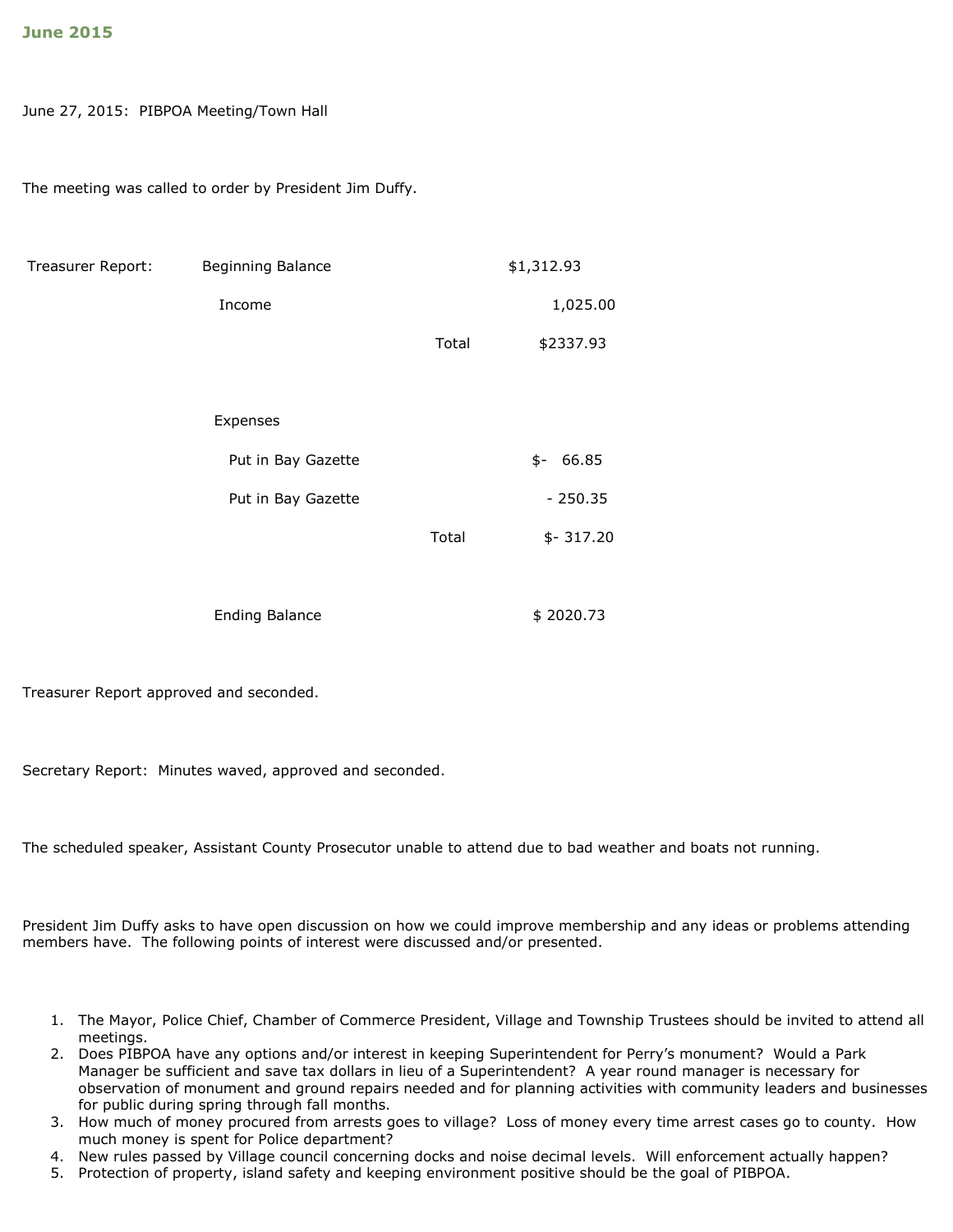- 6. Business owners are not our enemies. PIBPOA should help them whenever possible. Owners should be invited to meetings to hear and discuss PIBPOA issues and work with us to solve any shared problems.
- 7. How can PIBPOA increase membership? Bring 1 new member each meeting. By-Laws need to be updated and possibly changed to include anyone invested in island…not just property owners. Have Board members consider changing name. An article in Gazette having an interview with President Jim Duffy might help bring in new members.
- 8. Stickers for rented golf carts stating what is illegal or a violation should be passed out to all golf cart businesses. Members should deliver these and even stick them on to the golf carts. The Mayor should ask for a mandate be passed and presented to police department that these stickers should be placed on all rented golf carts.
- 9. More members need to attend Village and Township Council meetings to show PIBPOA interest in island matters and concerns.
- 10. An interest in having roundtable discussions at every meeting was introduced by Sue Duff and seconded by Dianne Smith.

President Jim Duffy talked about the website. Work is in progress to have minutes from all Councils, Chamber of Commerce and PIBPOA meetings being posted for all members to read and be informed.

Future possible speakers suggested were: 1. Ottawa County Health Department to discuss and answer questions about future sewer and building moratorium.

department.

2. EMS representative to discuss and answer questions concerning PIB EMS

President Jim Duffy asked to adjourn meeting. Approved and seconded.

Next POA meeting July 25, 2015 at Town Hall.

Respectfully submitted,

Barbara Mehling, secretary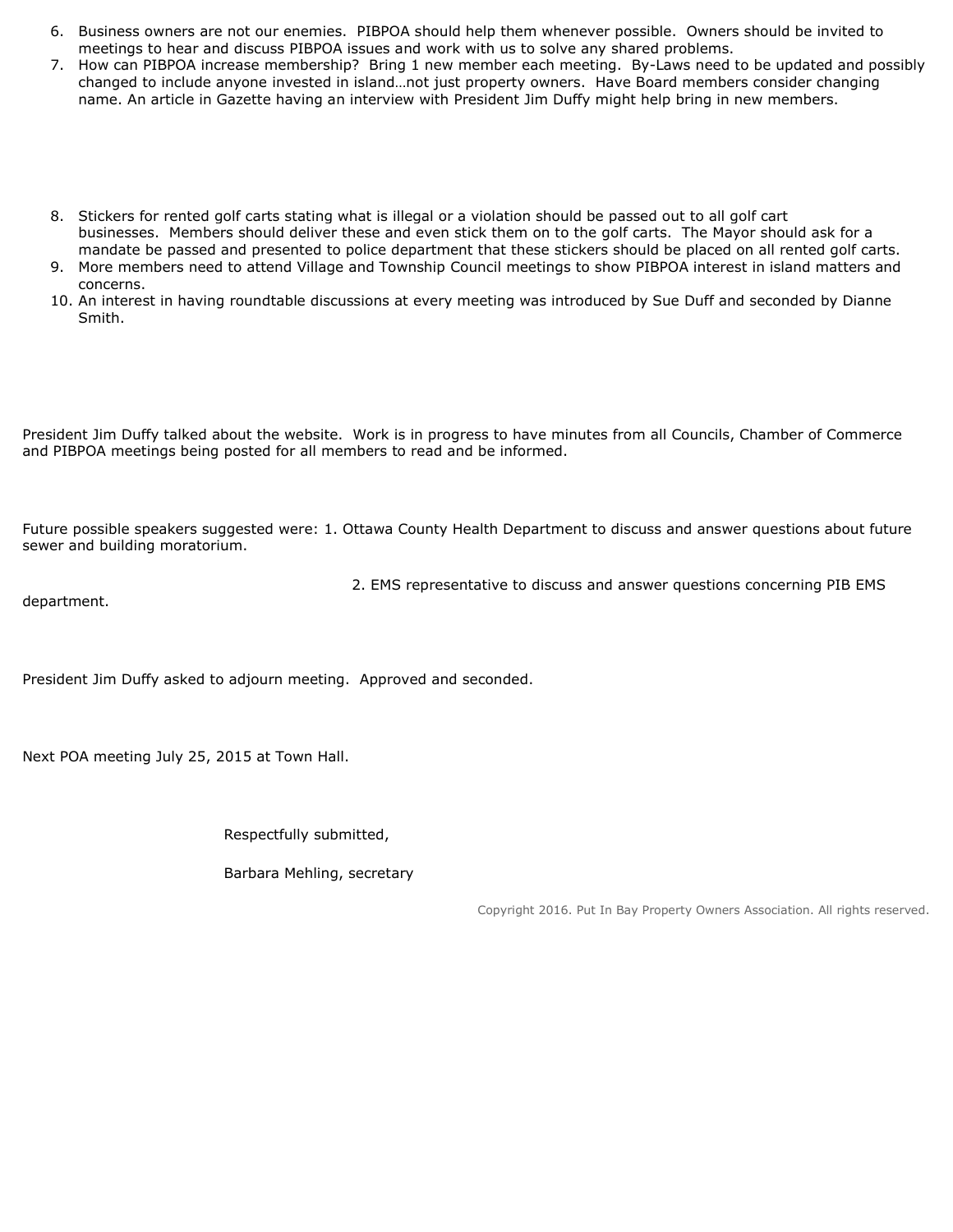## May 21, 2016

PIBPO meeting called to order by Pres. Jim Duffy.

- 1. Officers and trustees were introduced.
- 2. Mayor McCann addressed the meeting and talked on the following topics:
- a. New condo construction and his hope it will bring year round residents willing to take on village offices.
- b. Christmas in July start solving problems today! Do not wait until that weekend.

c. Open containers part of Christmas in July problems. Warnings do not work – must site them. Working on that this summer.

- d. Noise we have a noise ordinance in place now. 82 max decibels on the street. Working on enforcing the ordinance.
- e. 4 wheelers working on legislation to prohibit them in summer months
- f. Mayor McCann encourages the public to go to village council meetings to voice complaints about noise if too loud.
- g. Mayor McCann plans to air condition downstairs of Town Hall this year and other projects in process.

#### Announcements by Pres. Duffy:

- 1. Pay your dues \$25.00
- 2. Talking with Police Chief about a volunteer service.
- 3. Working on website for better communications.
- 4. If you need services (window washing, spraying, etc.) sign up for information.

Patrick Meyer addressed attendees to promote and announce children's play and what Arts Council is trying to accomplish. Dates of meetings:

June 18th

July 16th

Aug. 20th

Sept. 17th

Meeting adjourned at 11:04 am.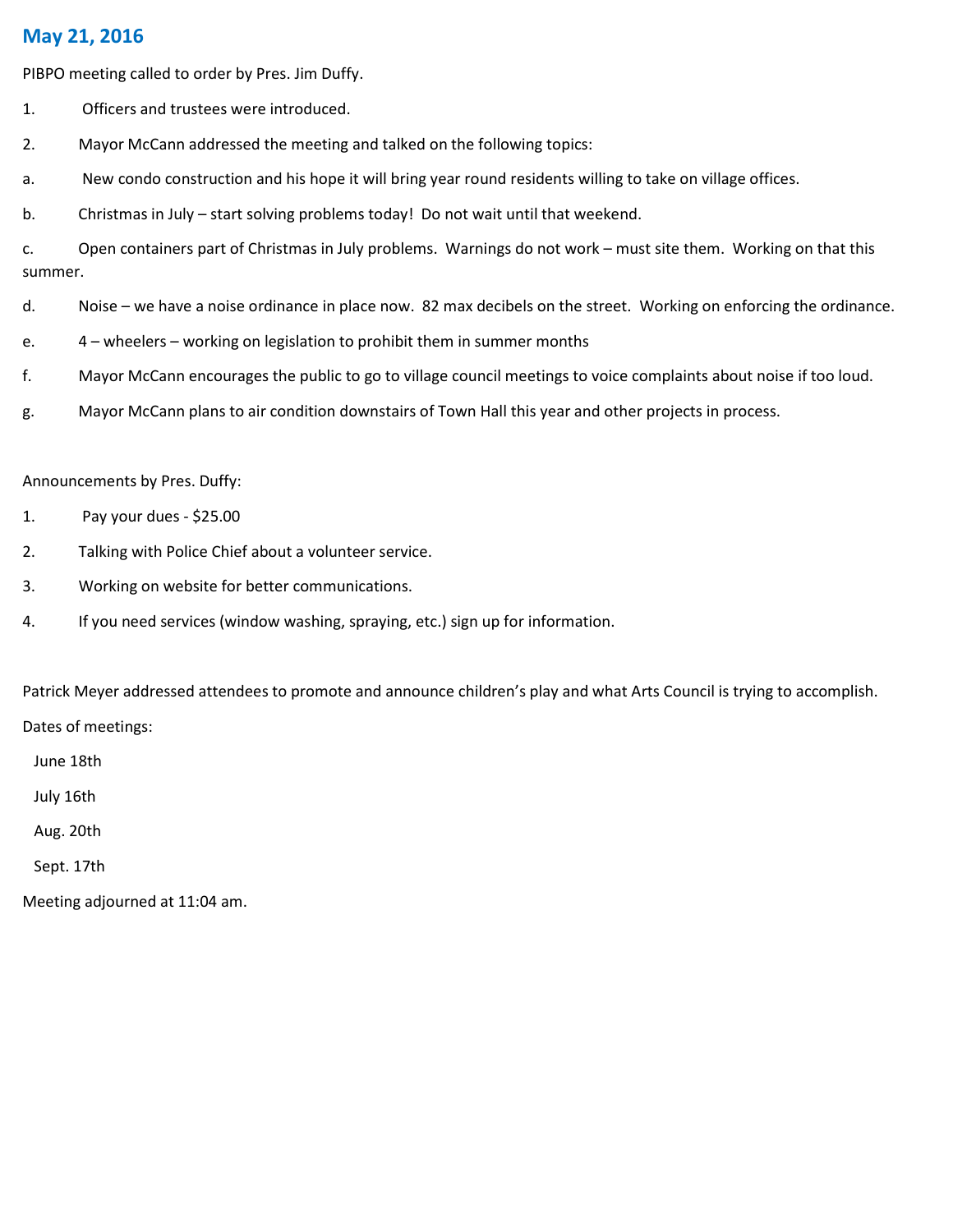### June 18th, 2016

Pres. Jim Duffy called the PIBPO meeting to order.

- 1. Introduced Officers and Trustees and asked for anybody interested in serving to let someone on board know.
- 2. \$1,784.35 reported in treasury.
- 3. Pres. Duffy asked that any members needing services sign up on website.

4. Made the statement that PIBPO members helped defeat helicopter change in variance for taking off and landing after dark.

Police Chief Franks talked about the following items after being introduced by Pres. Duffy:

1. Noise – sound levels are down and noise variance is working.

Sound meter used to test noise 3x before ticket is issued.

2. The community surveys sent out have been very useful in addressing problems and concerns of residents and will be useful in getting changes started.

- 3. 17 police officers are now being paid \$14.00/hr. Old rate was \$8.00/hr.
- 4. New orange signage posted in park concerning open containers.
- 5. Budget for police department has been increased.
- 6. Required internet training for new officers helpful in learning proper paper work.
- 7. College internships now offered free labor for record keeping.
- 8. New Jeep, new computers, remodeled all dormitories and Chief's house now used by female officers.
- 9. Bullet proof vests acquired.
- 10. Sold 2 white cruisers and bought 2010 Dodge Charger.
- 11. New RMS system.
- 12. 121 arrests since start of season word getting out that good behavior is expected on PIB.
- 13. Chief has met with all businesses all in cooperative mood to address community problems.
- 14. Taxies and golf cart businesses being cooperative also and taxies have been warned about speed.
- 15. Portable PPT alcohol testing being used by officers and arrests being made.
- 16. 20-30 OVI drunk driving arrests so far this season.
- 17. Christmas in July Sheriff, Highway Patrol, Border Patrol and Alcohol/Drug agents to be present.
- 18. Park to be lit up with temporary flood lights.

19. Pamphlets with maps to be passed out at airport check point to advise cart renters of rules and island points of interest. Volunteers asked to help doing 2 hour shifts.

- 20. 2017 a revaluation of golf cart requirements.
- 21. ATV's Legislation being processed for 2017. Nov.-April allowed on roads. May-Oct. NOT allowed on roads.
- 22. Call 419-285-4121 if you see anything needing to be addressed by police.

Jeff Koehler spoke about speed limits dropped to 15mph in Shore Villas and Victory Ave. 10mph on Larraine.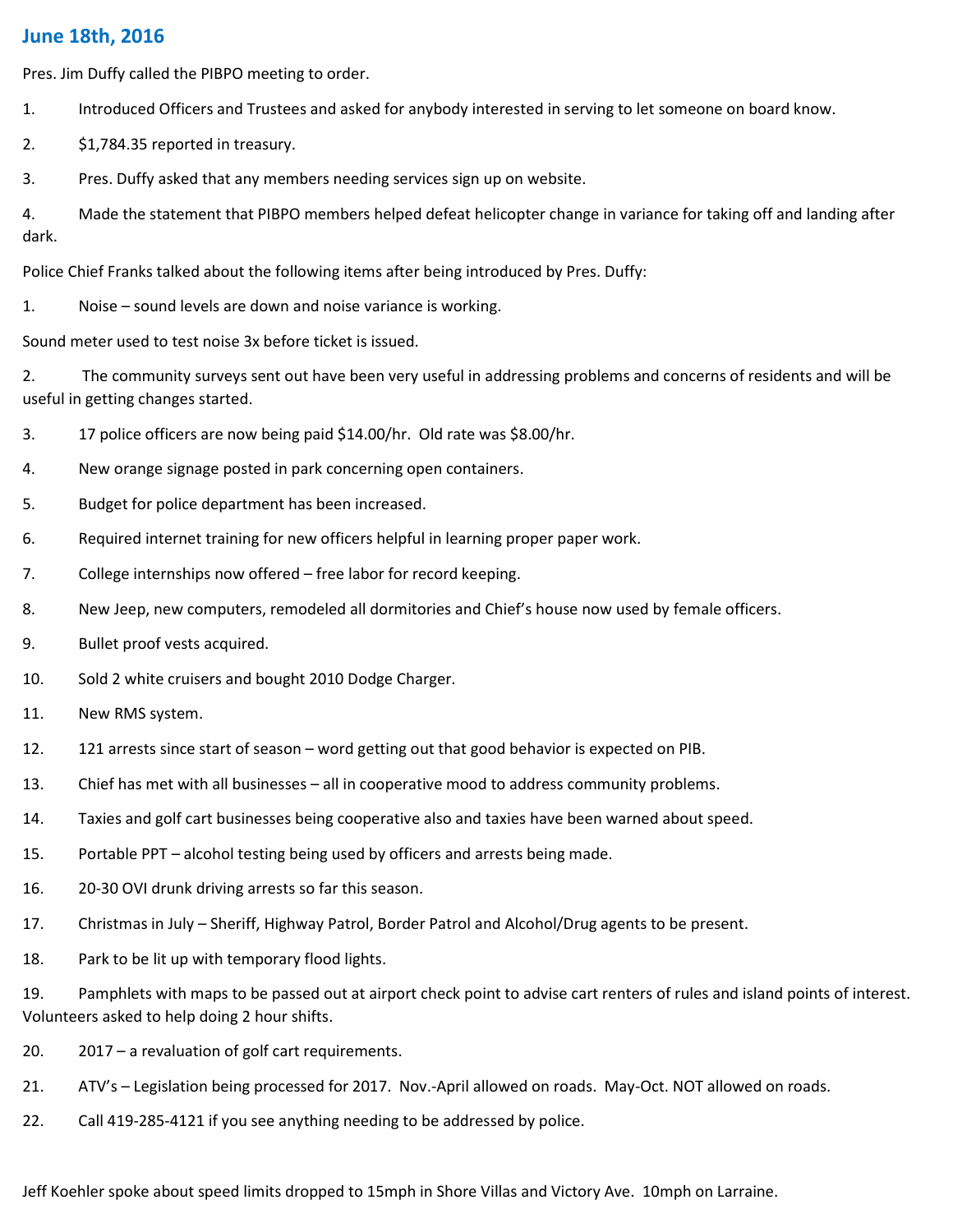President Duffy asked members to come up with ideas to raise money and would a 50/50 raffle be worth doing? Meeting adjourned at 11:03am.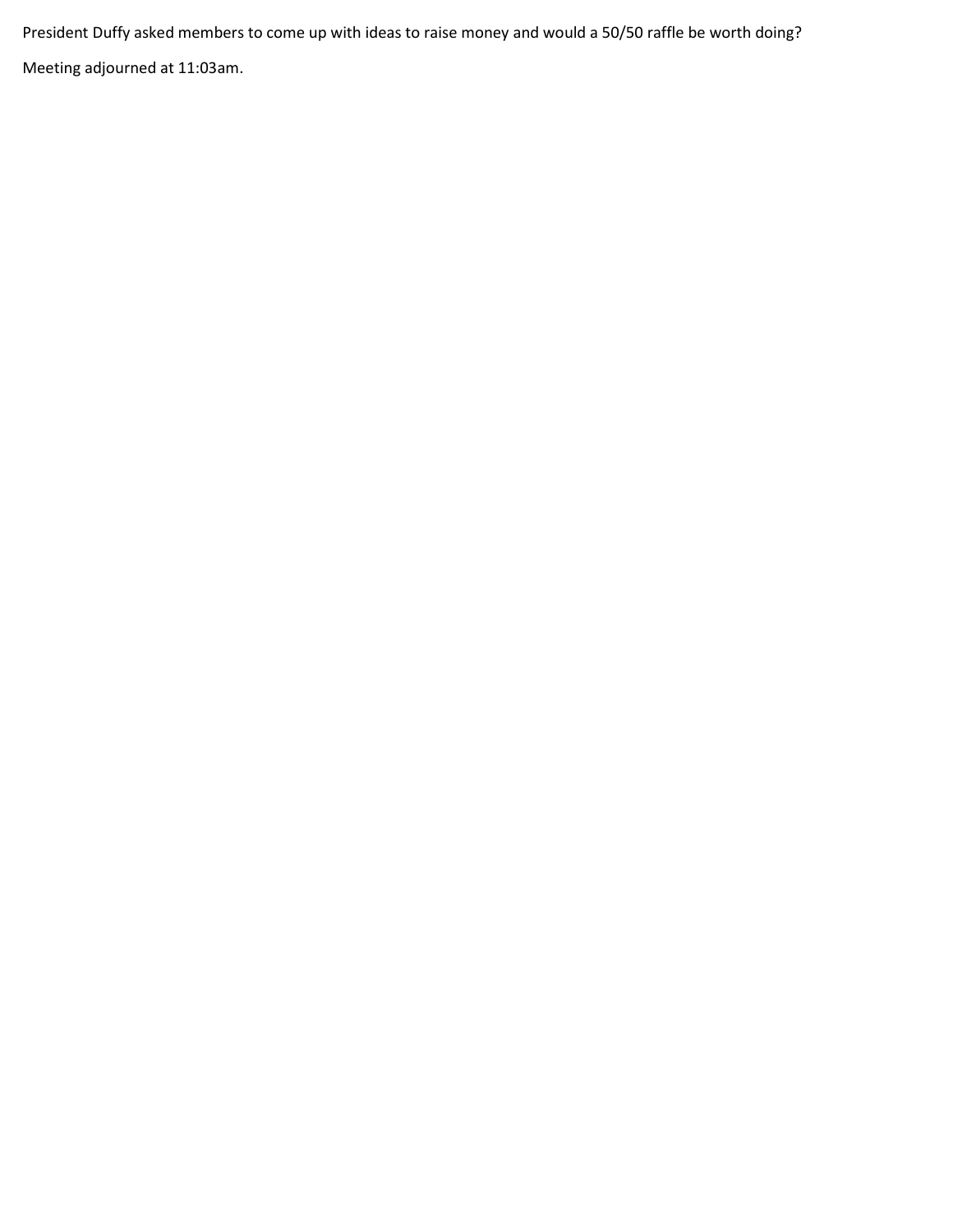July 23,2016

PIBPO meeting called to order by Pres. Jim Duffy.

Pres. Duffy introduced the speaker, Shawn Tatter of the Ohio Dept. of Public Safety and Liquor Enforcement.

Mr. Tatter stated he has all 11 officials on the island and they include the Fire Marshalls, Highway Patrol, Sheriff department and INS…all would be present for Xmas in July.

He also stated that training sessions for all bar operators have been held to educate the bar tenders what to look for and the consequences of serving underage patrons. Also, undercover agents will be present but they do not go out of their way to talk bar tenders into underage transgressions.

Mr. Tatter stated his department is basically understaffed, but they try to cover the entire state.

He also explained how so many liquor licenses can end up in one small area like PIB.

Several questions were asked from the audience of over 50 people.

Pres. Duffy thanked Mr. Tatter for coming and addressing the PIBPO members and giving a very informative narrative.

Pres. Duffy also thanked all the volunteers (mostly PIBPO members) for helping out the Police Department in handing out literature to golf cart renters explaining the rules and conduct required while visiting PIB and also pointing out points of interest on the island.

The meeting was adjourned.

Next meeting to be held Aug. 20<sup>th</sup> at the Senior Center.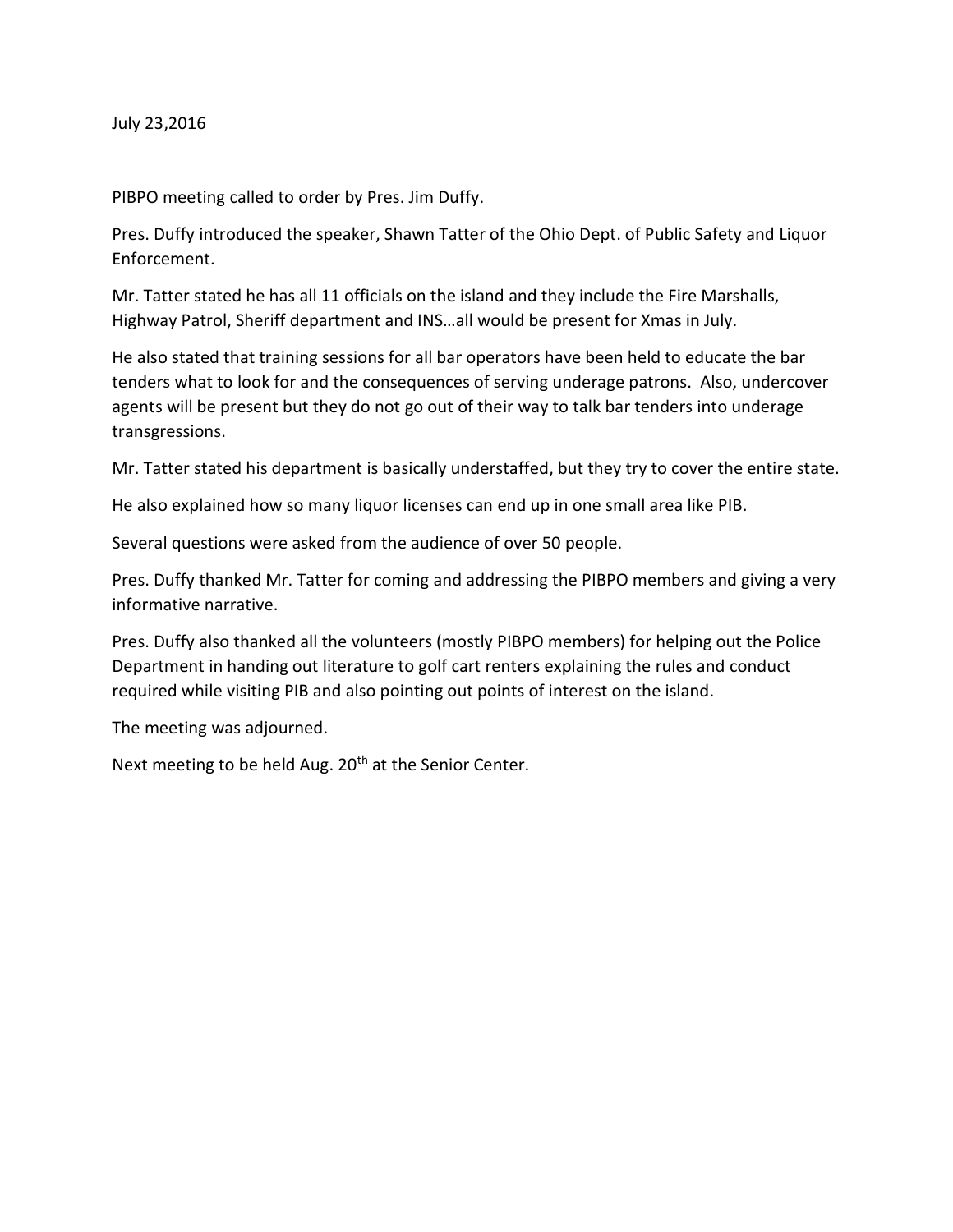# Aug. 20, 2016 – PIBPO meeting by Pres. Jim Duffy

Previous minutes were approved and seconded.

Comments by Pres. Duffy:

- a. New website being structured for next year.
- b. Joe Petak congratulated for the 3 newly erected directional signs.

Pres. Duffy introduces guest speakers, Steve Riddle – Village Administrator and Chris Ladd, who spoke about the water department.

- 1. All island treated water is pumped from Lake Erie. 2010, a new water intake and suction pipe was installed on Sybll road between Cerney and Urge properties to the water plant.
- 2. The structure is using a 12 inch pipe which is 15 ft. deep within a 20 inch hole and is under the lake bed so no ice damage can occur.
- 3. Chemicals are fed to strainer to stop zebra mussels from growing and blocking intake.
- 4. Air blasts occur in winter to keep ice from forming on strainer.
- 5. Water is tested on a regular basis for algae.
- 6. 3 pumps pump water into another strainer to clarify water then treated with chemicals. No flouride in water.
- 7. An Ozone facility is being studied for construction. EPA is strongly suggesting an upgrade using ozone be done.
- 8. Federal grants and monies are being used to help cover costs.
- 9. Current Budget \$500,000.00 covered by customers.
- 10. Expansion of water delivery is also being studied. Very expensive because of digging through limestone which makes up most of island.
- 11. A model of entire island water system is being made so new building permits can be properly issued or refused.
- 12. Largest usage of water occurs over Christmas in July 600,000 gal. in 24 hours. A normal day 200,000 to 300,000 gal.
- 13. 300 400 customers on present water system.
- 14. Questionnaires sent with water bills need to be answered and returned to water plant.

Pres. Duffy introduces Township Trustee Chris Cooper who talked about the following items:

- 1. 2 new EMS squads were purchased. Each supplied with new up to date equipment.
- 2. A grant was written and approved for a power lift.
- 3. 3 new security cameras were installed one at the Fire Station.
- 4. Additional property adjacent to Crown Hill Cemetery has been cleared and now being plated for burial sites.
- 5. Life Flights membership not insurance. Patient must first pay deductible and whatever insurance does not cover will be covered by membership.
- 6. Recycling facility may be enlarged because of increased usage. A possible paint, etc return is a possibility. Chris will work on this.
- 7. Resurfacing and striping of roads is being studied. Some roads are not wide enough for striping.
- 8. Township has no noise ordinance at present.

Pres. Duffy introduces PIBPO Board and Trustees and asks for any ideas for future speakers or if anybody may be interested in serving.

Pres. Duffy asks for outstanding membership dues to be paid- \$25.00. This year the paid dues are down from last year. A need to increase membership would be helpful in establishing PIBPO as an organization with clout for any future problems concerning property owners.

Next PIBPO meeting being changed from Sept.17<sup>th</sup> to Sept.24<sup>th</sup>.

Attending members approved that future meetings be held at the Senior Center instead of Town Hall.

Meeting was adjourned by Pres. Duffy and seconded.

Meeting ended at 11:10am.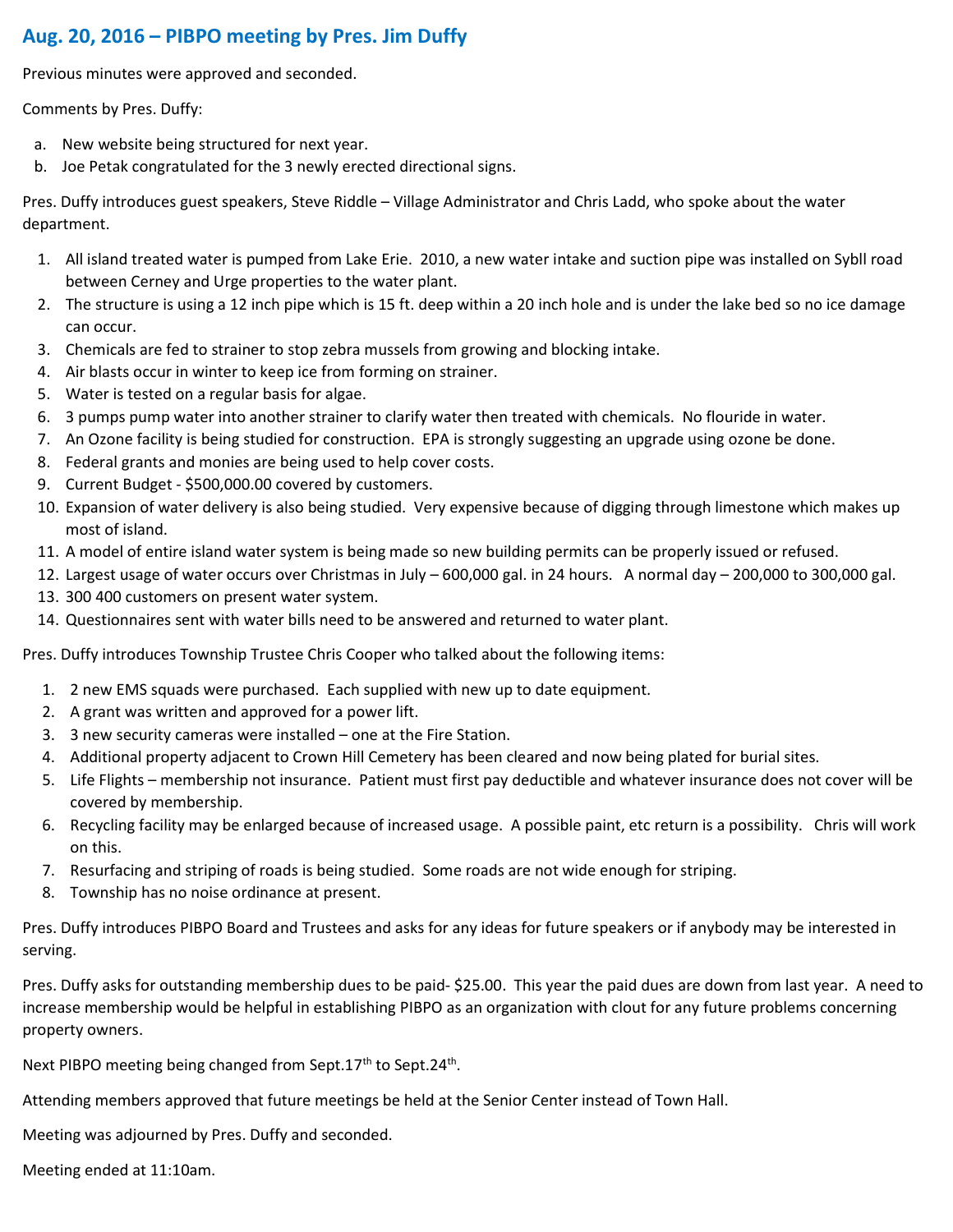# PIBPOA Meeting-May 20<sup>th</sup>, 2017

Meeting opened by President James Duffy.

Treasurer's Report: Balance - \$2154.15 approved and seconded

Secretary's report approved and seconded

President Duffy spoke about the following:

Introduced 2017 PIBPOA Board members:

| <b>President James Duffy</b>  | Trustees: Bill Slough |
|-------------------------------|-----------------------|
| Vice President Bob Smith      | John Titchener        |
| <b>Treasurer Joyce Slough</b> | Jean Hilt             |
| <b>Secretary Barb Mehling</b> | Doug Mehling          |
| Web Master Kathy Spayde       |                       |

Thanked Township Trustees for removing, storing and replacing signage. Thanked Kathy Spayde for the superb job on the PIBPOA website. Thanked Chief Steve Riddle for follow up on noise issues. Announced that the new Gym on island is offering PIBPOA members a \$35.00/mo. membership fee instead of the \$50.00 normal charge.

# Speakers:

Mayor Mack McCann:

- 1. Replacing water line on Victory Ave. Original estimate by Gov. officials was \$700,000 – probable costs to be \$300,000 when completed.
- 2. Purchased Stan Frederick property and will be used for police housing and parking. Portions of land possibly to be used by school and EMS.
- 3. Parking behind Town Hall to be limited to 3 hours.
- 4. Manhold on Delaware Ave. being upgraded.
- 5. Waterworks Department to install Ozone system waiting for EPA recommendation for which system island needs.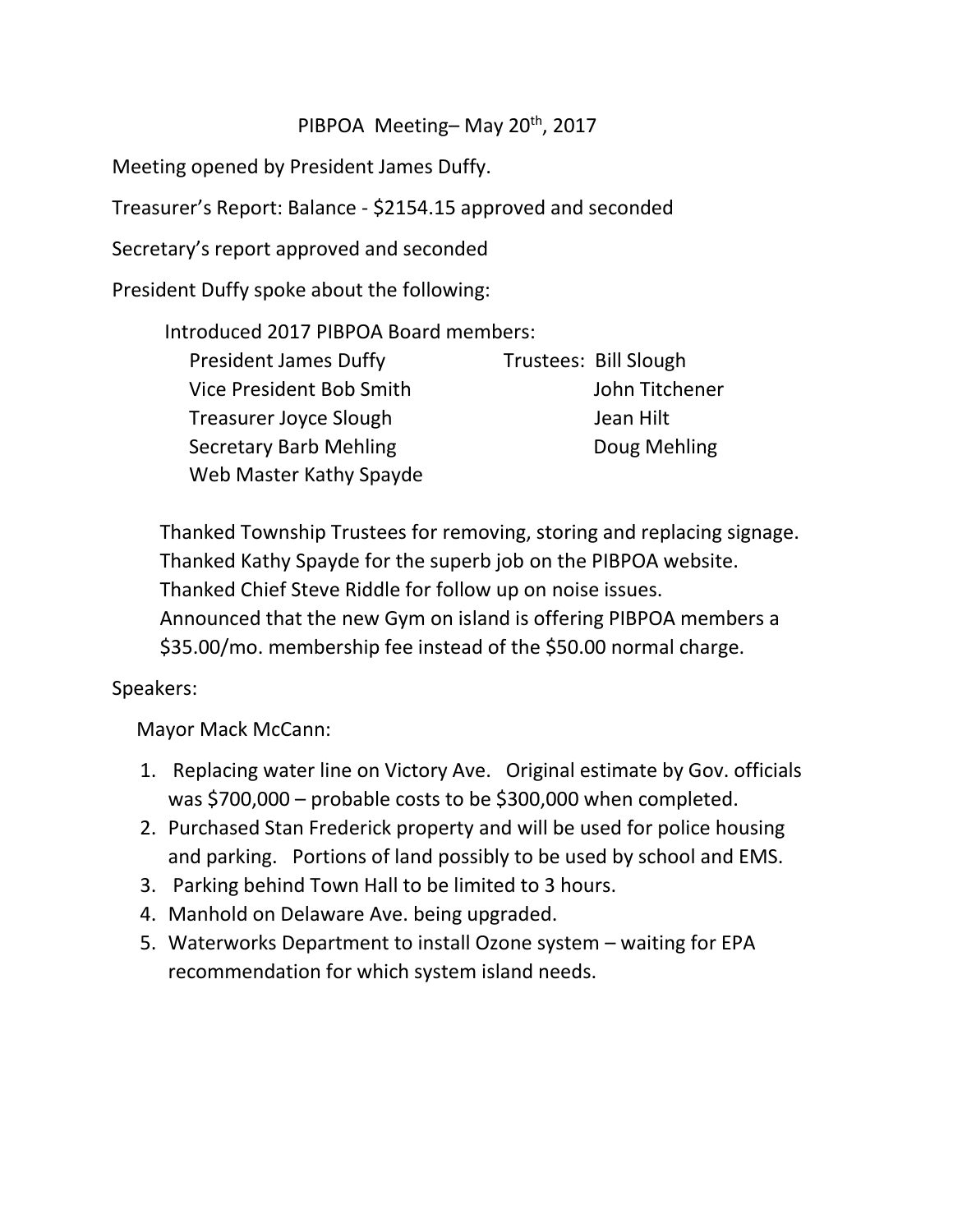Chief Steve Riddle:

- 1. Introduced Ltd. Doug Miller who is in charge of training new officers. He has a Masters in Criminal Justice and was a medic in the Army.
- 2. 9 new officers this year. All are being acclimated to island and proper paperwork required by law. New officers will be with a Sr. Officer until deemed ready to be alone.
- 3. There are 4 Full-time officers.
- 4. Homes that have requested surveillance will be photographed to check for any changes during year while occupants are gone.
- 5. Any noise issues with docks or bars will be dealt with one at a time.
- 6. Body cameras are being used with more to be purchased.
- 7. 5-6 police agencies have been contacted to help on island for Memorial , July 4th, Xmas in July, and Labor Day weekends.
- 8. Zero tolerance for open containers will be inforced….no warnings first.
- 9. Chief Riddle's cell phone # 419 344 1998. Please call with any concern or problem. Will respond as quickly as possible.
- 10. Chief's objective is to keep island safe, address any problems and to regain respect for the Police department.

Township Trustee Chris Cooper:

- 1. New Fire Truck purchased from Sandusky is fully outfitted and ready for use. \$15,000.00 to outfit.
- 2. Fire hose testing being done. Helps to keep insurance rating down.
- 3. EMS has 2 new squads (used) fully fitted and inspected.
- 4. 3 new portable CPR machines purchased \$20,000/each.
- 5. Roads are being inspected by County Engineers to identify which need paving.
- 6. Striping of all roads will be done after this inspection.
- 7. Crown Hill Cemetery now has nearly 400 new sites (including cremation). Plotting is now taking place.
- 8. Paint, batteries, etc. disposal is not done on island. Web site RecycleOSS.net gives information and sites concerning this type of disposal.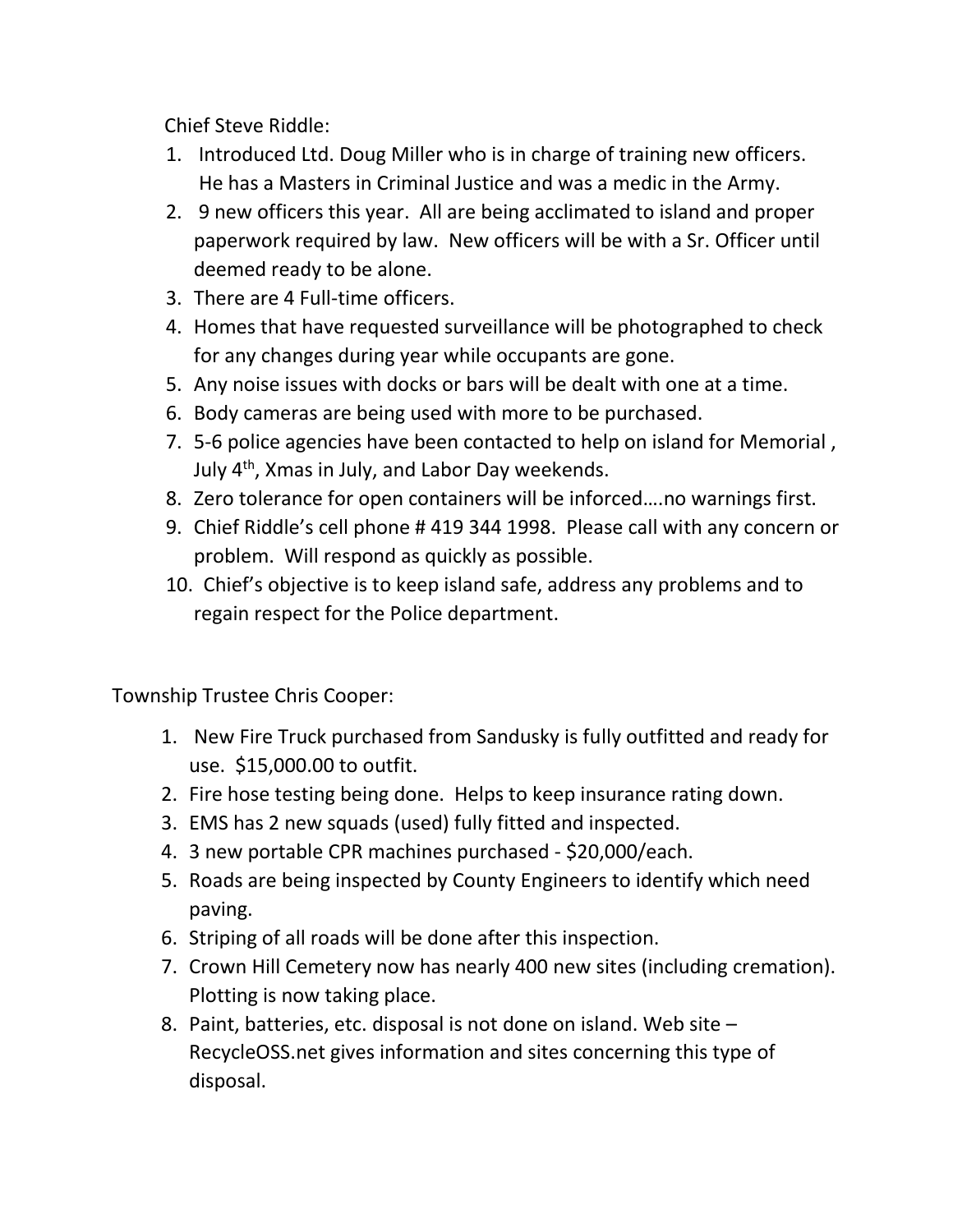9. Public township ice ramp needs major improving – possible grant money available .

Port Authority member Patrick Myers:

- 1. We are responsible for 3 Airports which are all recognized by the FAA.
- 2. Airports are open from dawn to dusk.
- 3. Qualify for Federal entitlement funds and can acquire equipment and fund projects at about 10 cents on the local dollar.
- 4. The airports are our largest expense and largest resource gatherer and potential for the islands economy.
- 5. The FAA funded trucks and plows clean the runways, village streets, county roads, Twp. Roads, and State Rt. 357.
- 6. The FAA funded tractors mow our Twp. Grasses and diminish brush from public access points and now do mowing for the Park District folks.
- 7. The FAA funded back hoes help in emergency tree removal, storm damage clean-up, and bury our dead at the cemeteries.
- 8. Marine side improvements have been made to Twp. Lake access, to West Shore winter ice ramp, received improved Navigational lighting for marine traffic operating in our waterways, completed improvements to the main Middle Bass dock and built a ferry boat to serve the islands.
- 9. We have working partnerships with Boardwalk concerning the 80 Mooring buoys in the harbor – all are first come first serve.
- 10. Resource makers are: Golf Cart Terminal Operator…Erie cart rentals Bi Plane Tour Operator, Helicopter Tour Operator, Jet Express 3, Middle Bass Dock, Put in Bay Road Race Reunion, 3W2 Pilots Association
- 11. 2017 projects Tri Motor Hanger, North Bass improved dock accessibility and Island Promotions concert.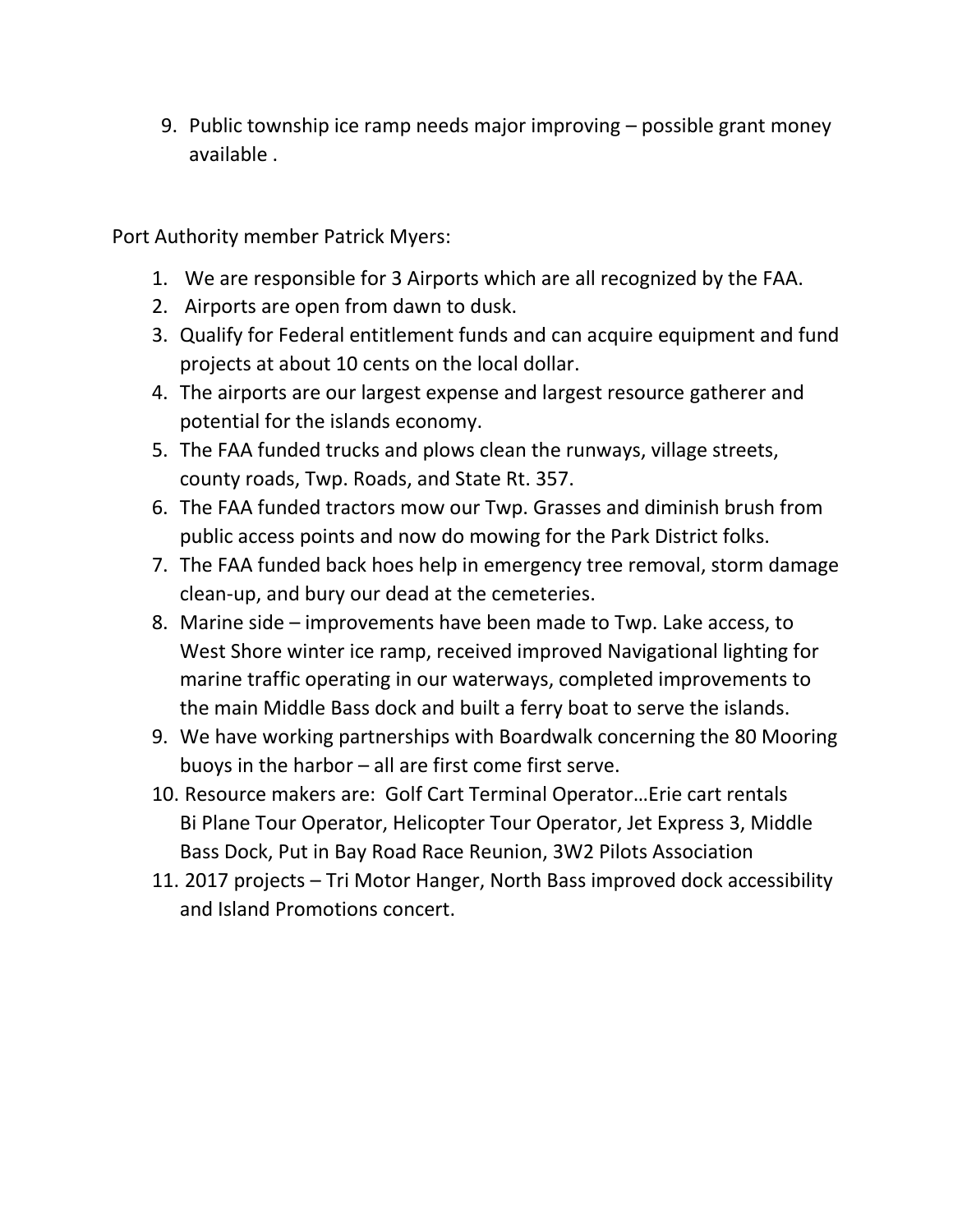12. In the 90's the Funding Model was - 65% local property tax revenue 25% Marine and Harbor revenue 8% Airside revenue 2% Private resources

> Today - 38% local property tax revenue 25% Marine and Harbor revenue 20% Airside revenue 15% Economical development/ Partnerships 2% Private resources

A larger variety of sources contributing to the pie.

President Duffy called on Kathy Spayde to give a quick talk on the PIBPOA website. PIBPOA.com

President Duffy asked for ideas for future speakers and reminded all to pay the yearly dues.

The meeting was adjourned.

Next PIBPOA meeting at the Senior Center is June 17<sup>th</sup> at 10:00am. Speaker to be announced.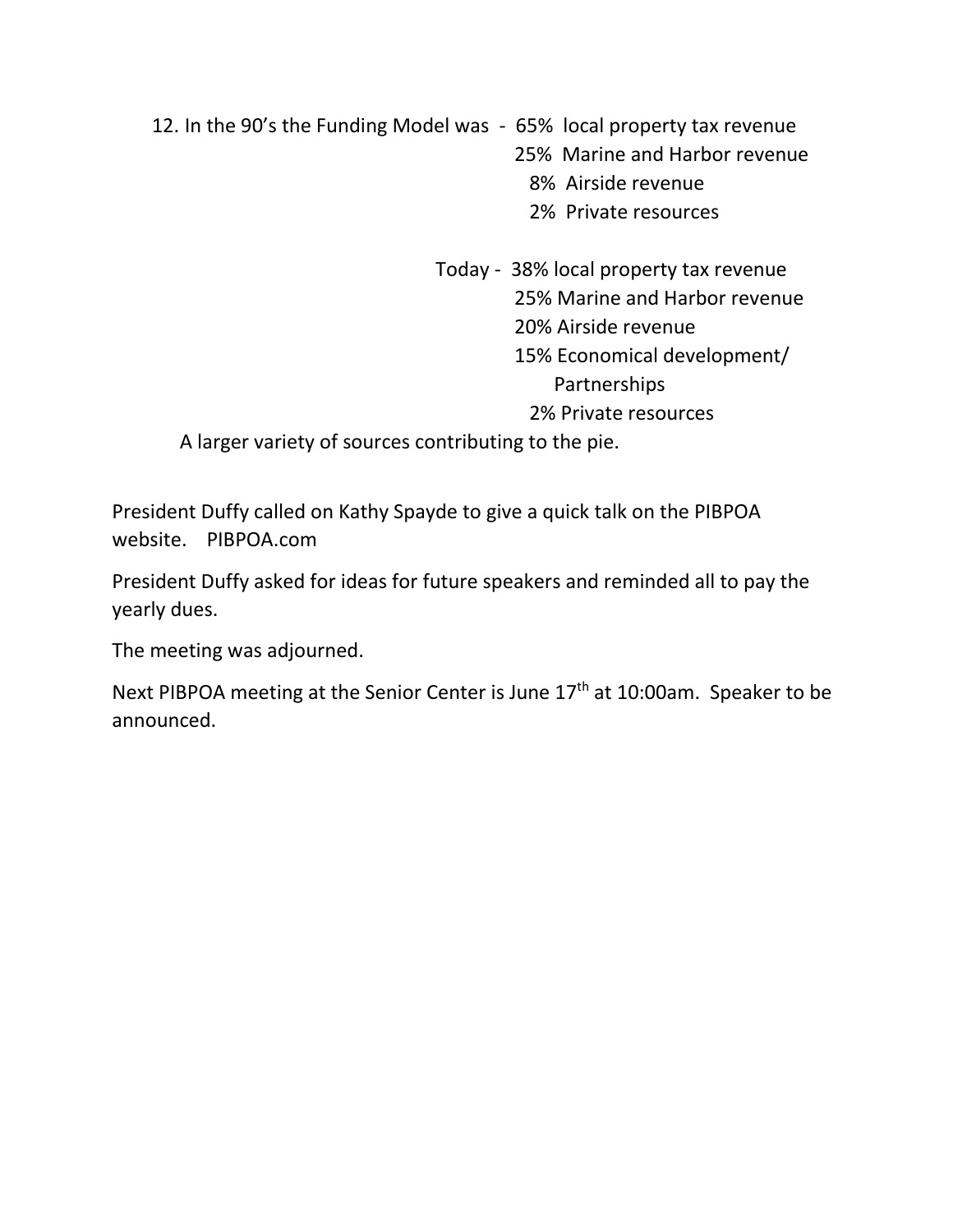# June 17, 2017

PIBPOA meeting called to order by Pres. Jim Duffy.

Treasurer's report - \$2300.00 balance

Secretary's report approved.

Pres. Duffy asked attendees for suggestions for future speakers:

- 1. EMS Life Flight information
- 2. Solar/wind power for island
- 3. Concert at airport Aug.31<sup>st</sup> plans, security and properties surrounding airport.
- 4. Lake Erie algae problem Rep. Marcy Kaptor

Pres. Duffy asked attendees if PIBPOA should be more involved in island issues such as zoning, 1 island/ 1 government, etc. A show of hands suggested PIBPOA should take a more active role in island issues.

Reni Miller suggested PIBPOA pick an issue that we know we can have positive influence to show members we can make a difference.

Sponsoring a public forum concerning 1 island/1 government was another suggestion.

Joe Cerney suggested that Village Council be changed from 7 seats to 5 seats.

Pres. Duffy asked for volunteers to attend any island meetings over the winter so PIBPOA can be aware of issues and zoning changes that are brought forward and dealt with during the winter months.

Pres. Duffy introduced Peter Huston, Chamber of Commerce.

- 1. Lake Erie Foundation would like to address the PIBPOA members about how all the Lake Erie islands can work together and have more say with issues that concern them all.
- 2. Looking for sponsors to help with additional island signage.
- 3. Founder's Day Pooch Parade cancelled this year need a volunteer to take over for Bob Reuter for next year.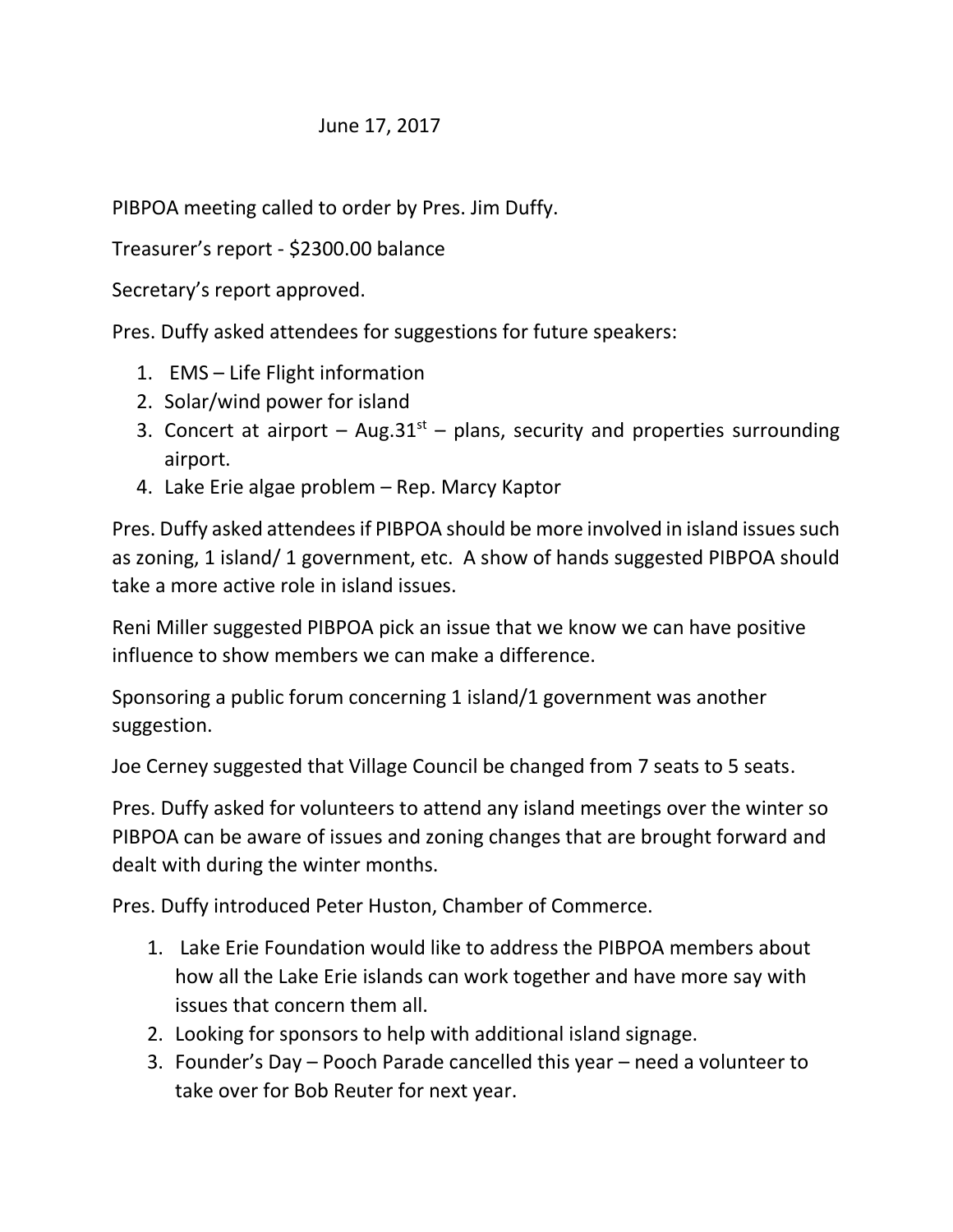- 4. Chamber of Commerce looking to add 2 new Board members
- 5. Changes have been made as to how the Chamber can get its message across.
- 6. Xmas in July has been removed from the Chamber's calendar.
- 7. New version of island guide with an updated map is now available.
- 8. Now have an app updating all Chamber's events and information.
- 9. Using social media more to communicate better.
- 10. Actively going to community seeking what community needs or wants.
- 11. Need volunteers to help at Visitor Center no set day or time.
- 12. Jet Express connecting the islands with Cedar Point allowing people to visit the islands while staying at Cedar Point.

Pres. Duffy introduced Kathy Spayde – PIB Garden Club

- 1. PIB Garden Club objective is the beautification of the island.
- 2. Responsible for the hanging flower baskets and new gardens in the village park. Planting, watering, May Fly protection, weeding of gardens and removal of baskets.
- 3. Responsible for the Village Beach plantings care and cleaning along with the village park service.
- 4. Volunteers are always needed to help with the above projects and any added in the future.
- 5. The website –www. putinbaygardenclub.com has the upcoming events scheduled for 2017.

Pres. Duffy introduced Lisa Brohl – Lake Erie Island Conservatory

- 1. Originally a chapter of the Black Swamp, the Lake Erie Island Conservatory – non-profit, was established in 2000 to preserve land on the islands.
- 2. 50 acres are now protected on PIB and Middle Bass Islands combined.
- 3. Newest addition is the Dodge Woods to be dedicated Aug. $6<sup>th</sup>$
- 4. Massie Cliffside Preserve was purchased with grants and has been cleaned up by volunteers. Hiking trails, fishing, etc. available.
- 5. Along with PIB Park District the Scheef East Point Nature Preserve was purchased in 2007 with the help of grants.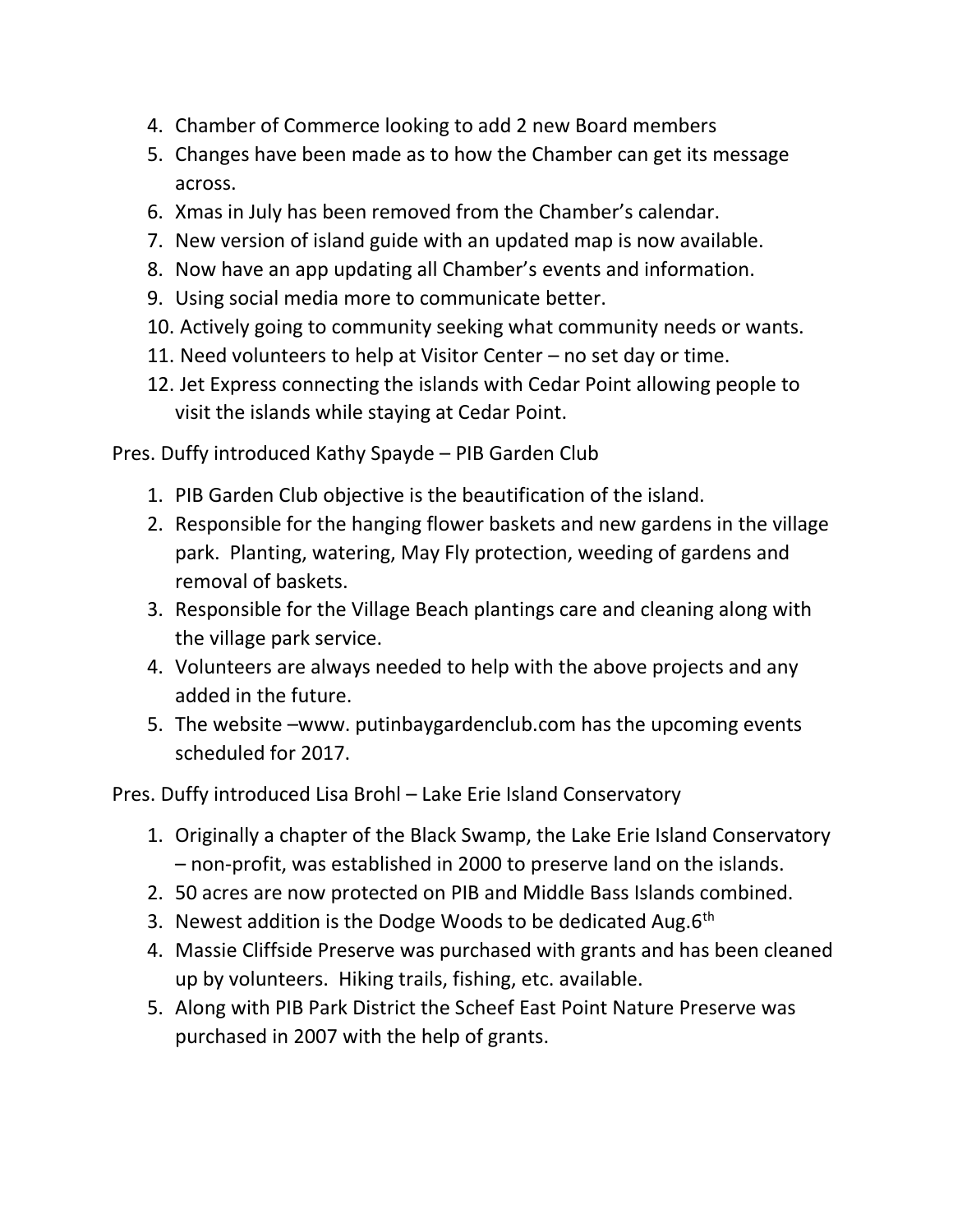- 6. A Water Trail for canoeing or paddling around the islands is now open. A map showing the trail and stops is available. A grant from the Ohio Education Environmental Fund made this possible.
- 7. The Alaskan Wildlife Museum was purchased in 2012 by Lake Erie Conservatory and PIB Historical Society. A Building Fund was established to fund additions to the Museum which are needed for additional space for Nature camps and programming.
- 8. Pig Roast will be held Aug. 9<sup>th</sup> with the proceeds going toward the Building Fund.
- 9. Elder Hostel programs, Rhodes Scholar programs, Nature camps and Island Green Week are all part of Lake Erie Conservatory's activities.

All the above speakers were thanked for the information they provided for their organizations.

Pres. Duffy asked for the meeting to be adjourned – requested and seconded.

Next PIBPOA meeting is July 15<sup>th</sup> - 10:00am at the Senior Center.

Respectively submitted,

Barbara Mehling, secretary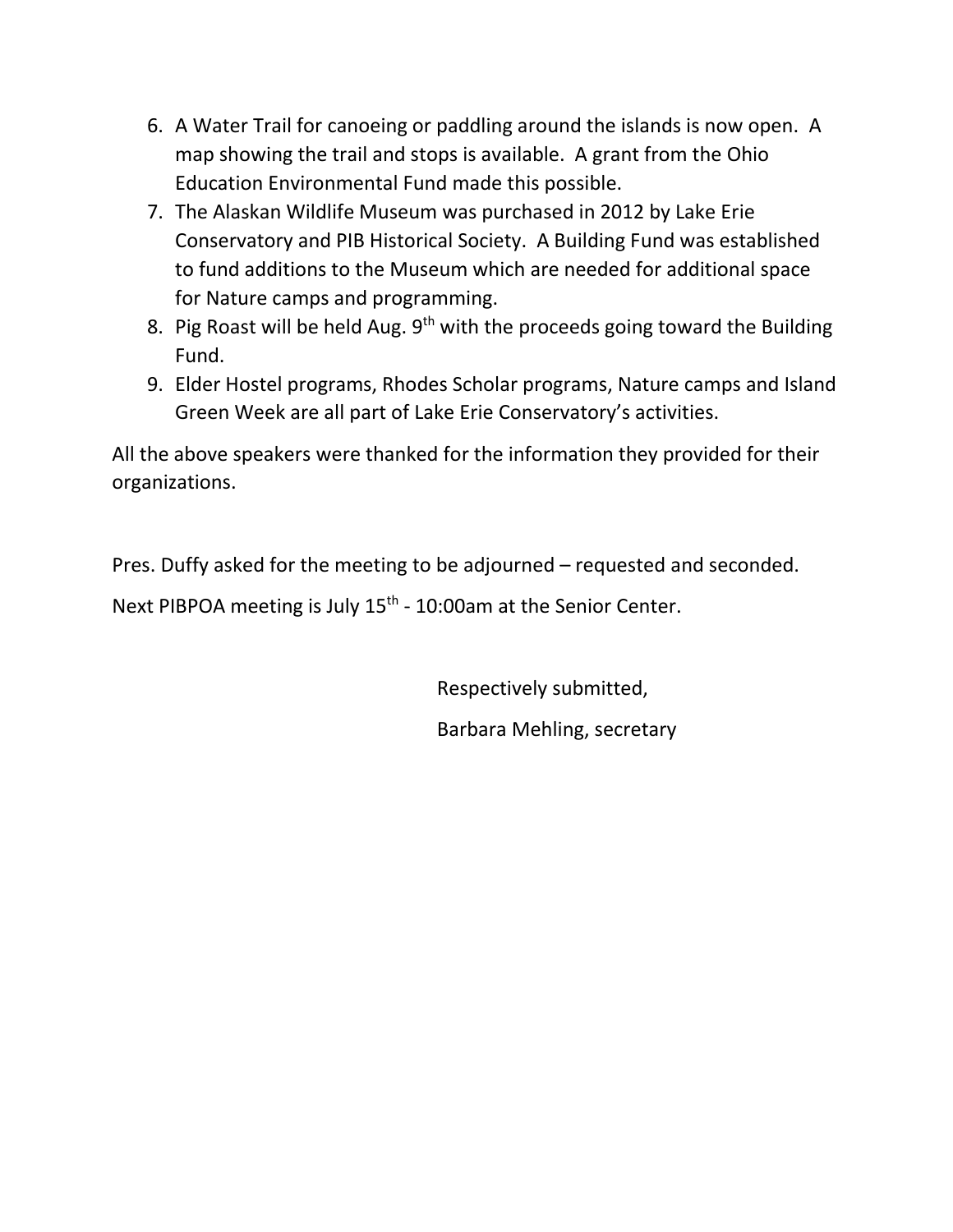# July 15, 2017

PIBPOA meeting called to order by Vice-Pres. Bob Smith.

Treasurer's Report – 96 members - \$2335.15 balance. Read and approved.

Secretary's May minutes read and approved.

VP Bob Smith asks anyone not a member to become one…more members means a stronger say and impact for island issues.

VP Bob Smith introduces the speakers for today's meeting:

- 1. Lake Erie Foundation President Jim Stouffer http://www.lakeeriefoundation.org/
- 2. Lakeside President/CEO Kevin Sibbring http://www.lakeside.org/
- 3. Lake Erie Shores and Island Foundation President Larry Fletcher http://www.shoresandislands.com/
- 4. Board member of Lake Erie Foundation Rick Graham http://www.lakeeriefoundation.org/
- 5. Lake Erie Waterkeeper, Inc. Executive Director Sandy Bihn http://www.lakeeriewaterkeeper.org/

All the above speakers talked mostly about algea blooms, the causes of and how to help prevent in the future. Memberships in the above organizations help increase the strength of the organizations to then have a more powerful voice that would help influence government officials at all levels. Donations are needed so that the work to keep Lake Erie clean can keep going.

Lake Erie is one of the world's largest and most productive freshwater natural resources. Millions of people each year enjoy Lake Erie's waters for swimming, fishing, boating, etc. Algae are natural components of marine and freshwater ecosystems and form the foundation of most aquatic food chains. Algae is the base of the food chain. When nutrients are in excess and the temperature of the water is elevated enough then potentially harmful cyanobacteria algal blooms occur. Phosphorus is a limiting nutrient that drives the bloom and nitrogen aids in bloom formation and can also determine its toxicity.